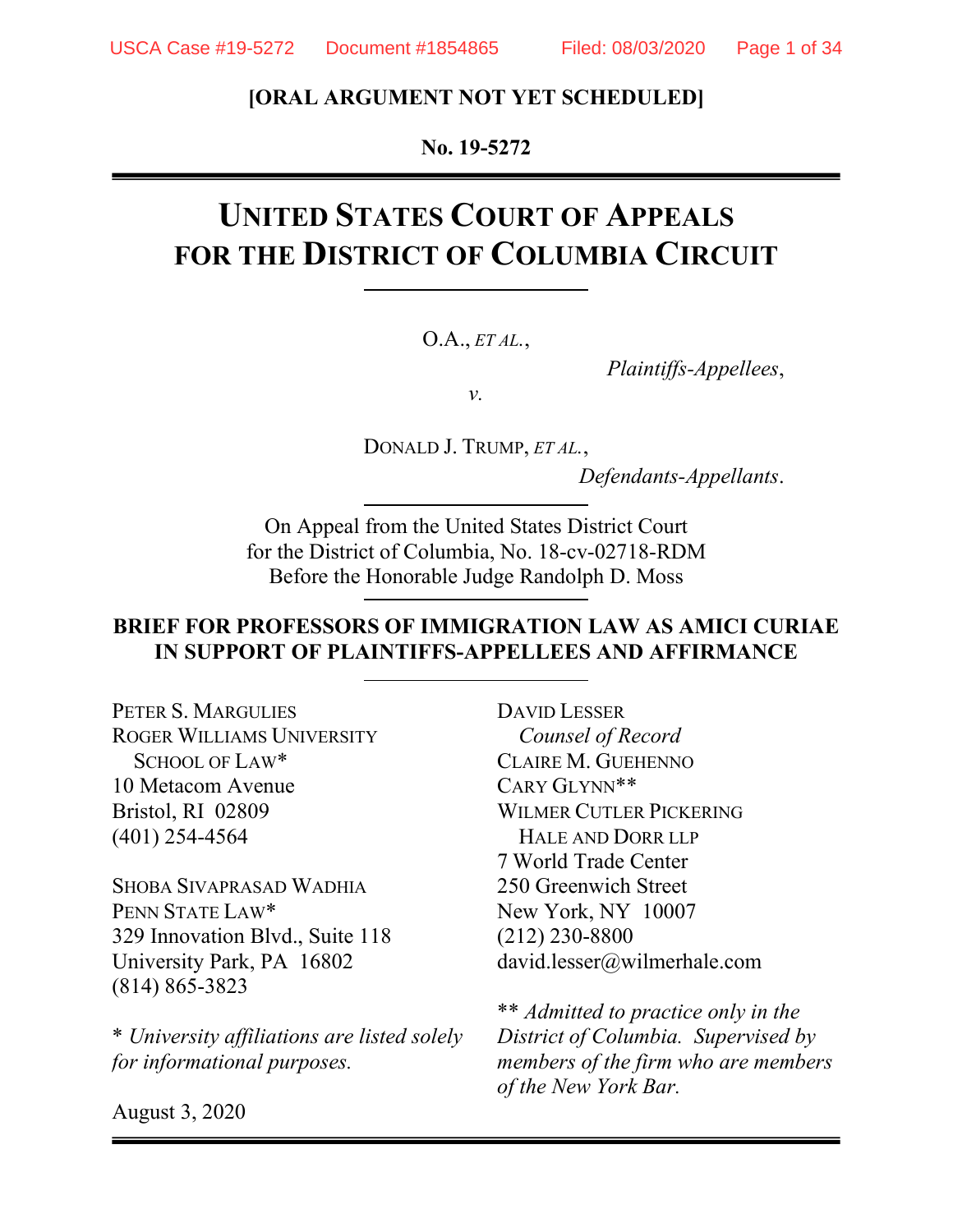## <span id="page-1-0"></span>**CERTIFICATE AS TO PARTIES, RULINGS, AND RELATED CASES**

Pursuant to Circuit Rule 28(a)(1), the undersigned counsel of record certifies as follows:

## **A. Parties And Amici Curiae**

Except for the amici joining this brief and any other amici who had not yet entered an appearance in this case as of the filing of the appellants' brief, all parties, intervenors, and amici appearing before the district court and this Court are listed in the appellants' brief.

## **B. Rulings Under Review**

References to the ruling at issue appear in the appellants' opening brief.

## **C. Related Cases**

The only related case of which undersigned counsel is aware appears in the appellants' opening brief.

## **D. Statutes and Regulations**

Pertinent statutes and regulations are contained in the Statutory Addendum filed by Appellants, Doc. No. 1843476

> /s/ David Lesser DAVID LESSER

August 3, 2020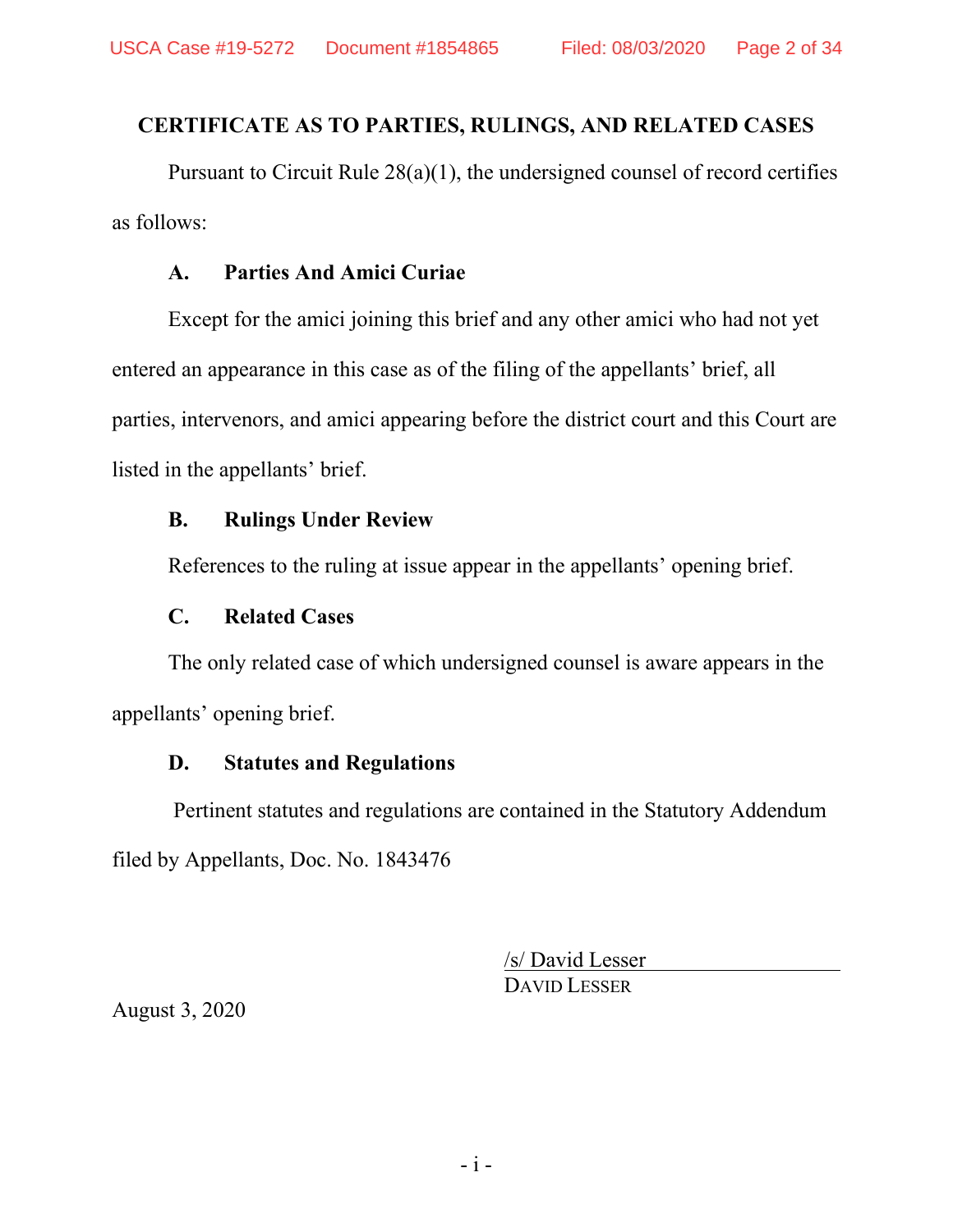## **CORPORATE DISCLOSURE STATEMENT**

<span id="page-2-0"></span>Pursuant to Rule 26.1 of the Federal Rules of Appellate Procedure, amici curiae state that no party to this brief is a publicly-held corporation, issues stock, or has a parent corporation.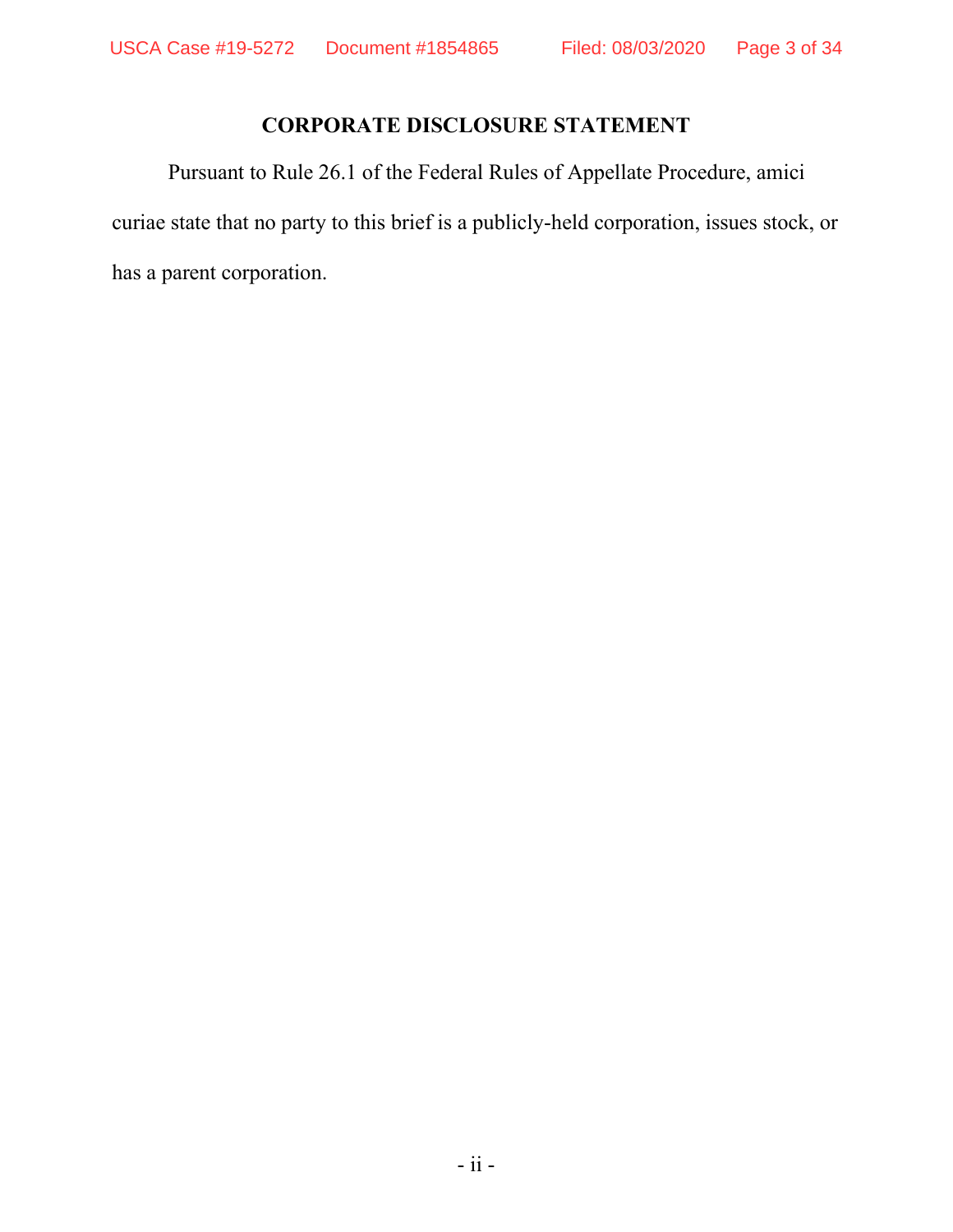#### **D.C. CIRCUIT RULE 29(d) STATEMENT**

The amici joining in this brief are filing a separate brief from other amici.

The amici joining this brief have a unique perspective—that of professors who teach and publish scholarship about United States immigration law. Amici have collectively studied the implementation and history of the Immigration and Nationality Act (INA) for decades and have written extensively on the topic. They accordingly have an abiding interest in the proper interpretation and administration of the Nation's immigration laws, particularly the INA Accordingly, a separate brief is necessary.

> /s/ David Lesser DAVID LESSER

August 3, 2020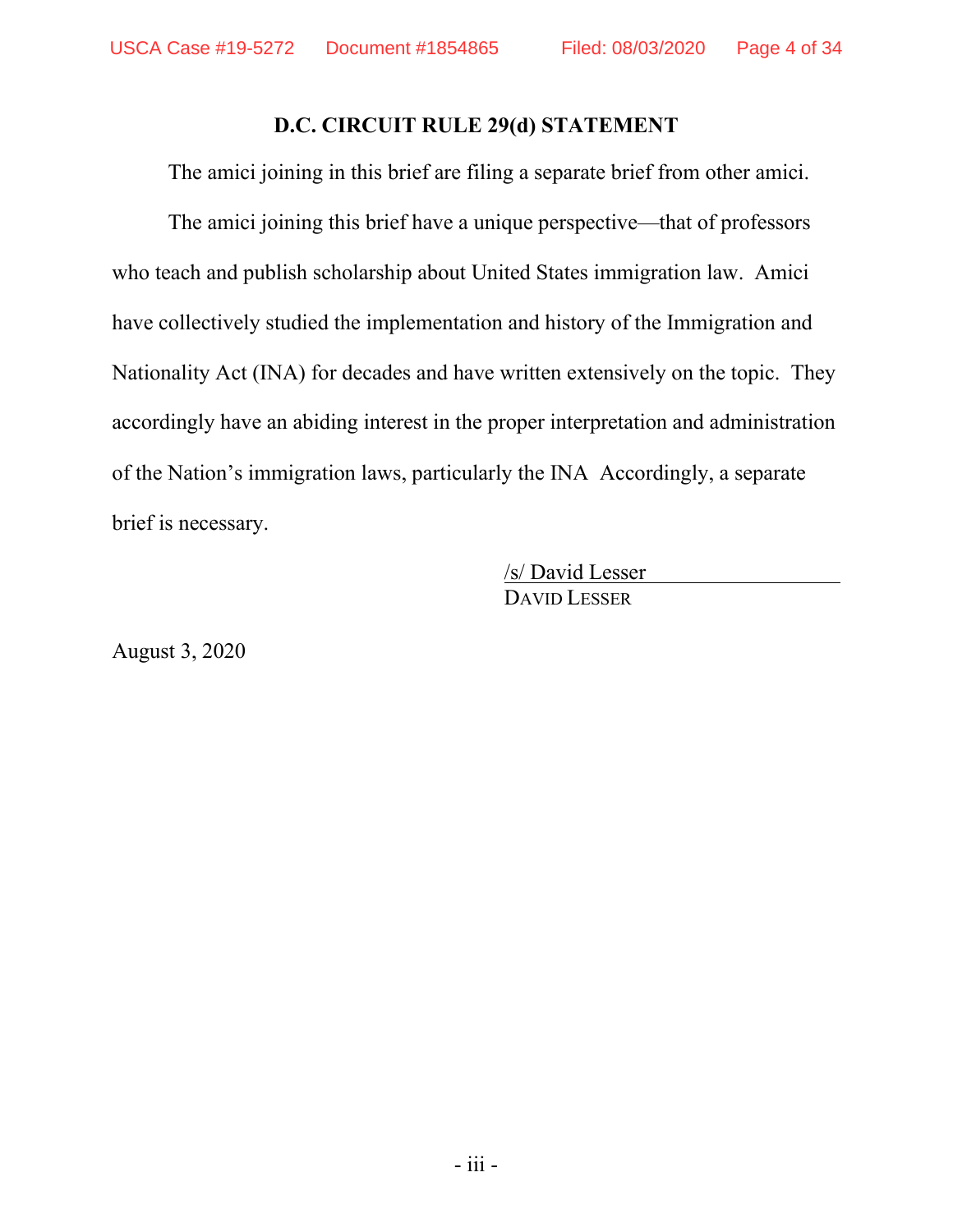## **TABLE OF CONTENTS**

|                |               | CERTIFICATE AS TO PARTIES, RULINGS, AND RELATED                                                                                                                           | Page |
|----------------|---------------|---------------------------------------------------------------------------------------------------------------------------------------------------------------------------|------|
|                |               |                                                                                                                                                                           |      |
|                |               |                                                                                                                                                                           |      |
|                |               |                                                                                                                                                                           |      |
|                |               |                                                                                                                                                                           |      |
|                |               |                                                                                                                                                                           |      |
| $\mathbf{I}$ . |               | THE DHS RULE RUNS COUNTER TO THE PLAIN MEANING OF                                                                                                                         |      |
|                | A.            |                                                                                                                                                                           |      |
|                | <b>B.</b>     | Congress's Intentional Distinction Between Asylum And                                                                                                                     |      |
| II.            |               | <b>IIRIRA'S CONJUNCTION OF DETAILED PROCEDURAL LIMITS ON</b><br>ASYLUM WITH THRESHOLD ELIGIBILITY FOR ARRIVING ASYLUM<br>SEEKERS OCCUPIES THE FIELD THAT THE NEW DHS RULE |      |
|                | $\mathsf{A}.$ |                                                                                                                                                                           |      |
|                | <b>B.</b>     |                                                                                                                                                                           |      |
|                | C.            |                                                                                                                                                                           |      |
| III.           |               | BASED ON THE STATUTORY SCHEME AND PAST PRACTICE, THE<br>EXERCISE OF DISCRETION TO DENY ASYLUM BASED ON AN<br>APPLICANT'S MANNER OF ENTRY SHOULD BE CASE-BY-CASE,          |      |
|                |               |                                                                                                                                                                           | .24  |
|                |               | <b>CERTIFICATE OF COMPLIANCE</b>                                                                                                                                          |      |

## CERTIFICATE OF SERVICE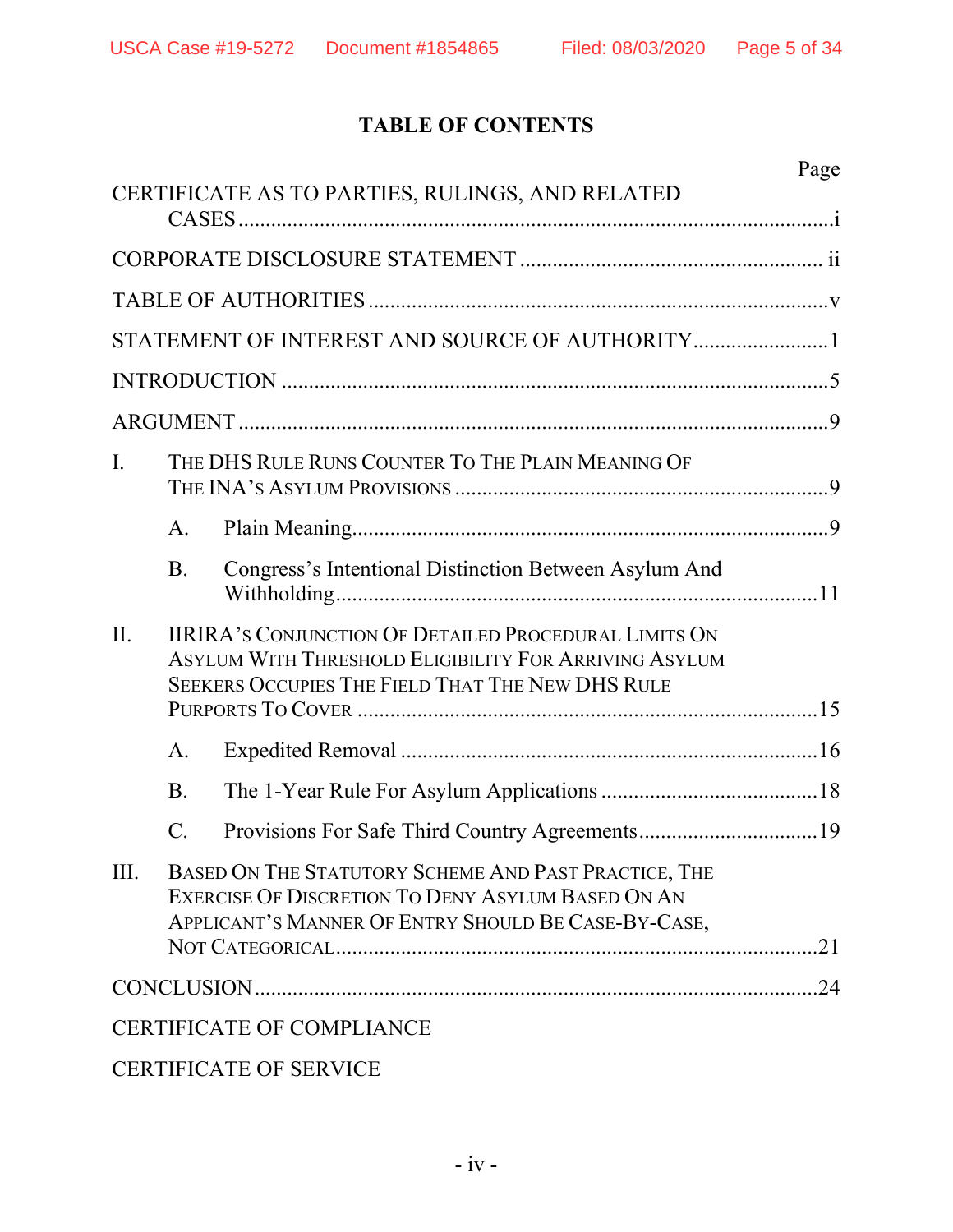### **TABLE OF AUTHORITIES**

#### **CASES**

<span id="page-5-0"></span>Page *DHS v. Thuraissigiam*, 140 S. Ct. 1959 (2020).......................................9, 11, 13, 14 *East Bay Sanctuary Covenant v. Trump*, 950 F.3d 1242 (9th Cir. 2020)......................................................................................................5, 7, 11 *Guerrero-Sanchez v. Warden York County Prison*, 905 F.3d 208 (3d Cir. 2018).......................................................................................................11 *INS v. Cardoza-Fonseca*, 480 U.S. 421 (1987)...............................................8, 9, 10 *Matter of A-H-*, 23 I&N Dec. 774 (A.G. 2005).......................................................19 *Matter of Pula*, 19 I&N Dec. 467 (BIA 1987).........................................5, 19, 20, 21 *Nasrallah v. Barr*, 140 S. Ct. 1683 (2020) ..............................................................11 *Trump v. Hawaii*, 138 S. Ct. 2392 (2018)................................................................21

### **DOCKETED CASES**

|--|--|--|--|--|--|--|--|--|

#### **FOREIGN CASES**

| Canadian Council for Refugees v. Minister of Immigration, Refugees   |
|----------------------------------------------------------------------|
| and Citizenship, 2020 FC 770, $\mathbb{P}$ 94-154 (Ontario, July 22, |
|                                                                      |

#### **STATUTES, RULES, AND REGULATIONS**

| 8 U.S.C. |                                                                                                                                                                                                                                                                                                                                    |  |
|----------|------------------------------------------------------------------------------------------------------------------------------------------------------------------------------------------------------------------------------------------------------------------------------------------------------------------------------------|--|
|          |                                                                                                                                                                                                                                                                                                                                    |  |
|          |                                                                                                                                                                                                                                                                                                                                    |  |
|          |                                                                                                                                                                                                                                                                                                                                    |  |
|          |                                                                                                                                                                                                                                                                                                                                    |  |
|          |                                                                                                                                                                                                                                                                                                                                    |  |
|          | $\mathbf{I}$ $\mathbf{I}$ $\mathbf{I}$ $\mathbf{I}$ $\mathbf{I}$ $\mathbf{I}$ $\mathbf{I}$ $\mathbf{I}$ $\mathbf{I}$ $\mathbf{I}$ $\mathbf{I}$ $\mathbf{I}$ $\mathbf{I}$ $\mathbf{I}$ $\mathbf{I}$ $\mathbf{I}$ $\mathbf{I}$ $\mathbf{I}$ $\mathbf{I}$ $\mathbf{I}$ $\mathbf{I}$ $\mathbf{I}$ $\mathbf{I}$ $\mathbf{I}$ $\mathbf{$ |  |

Immigration and Nationality Act, 8 U.S.C. §§1101 *et seq.* ......................................2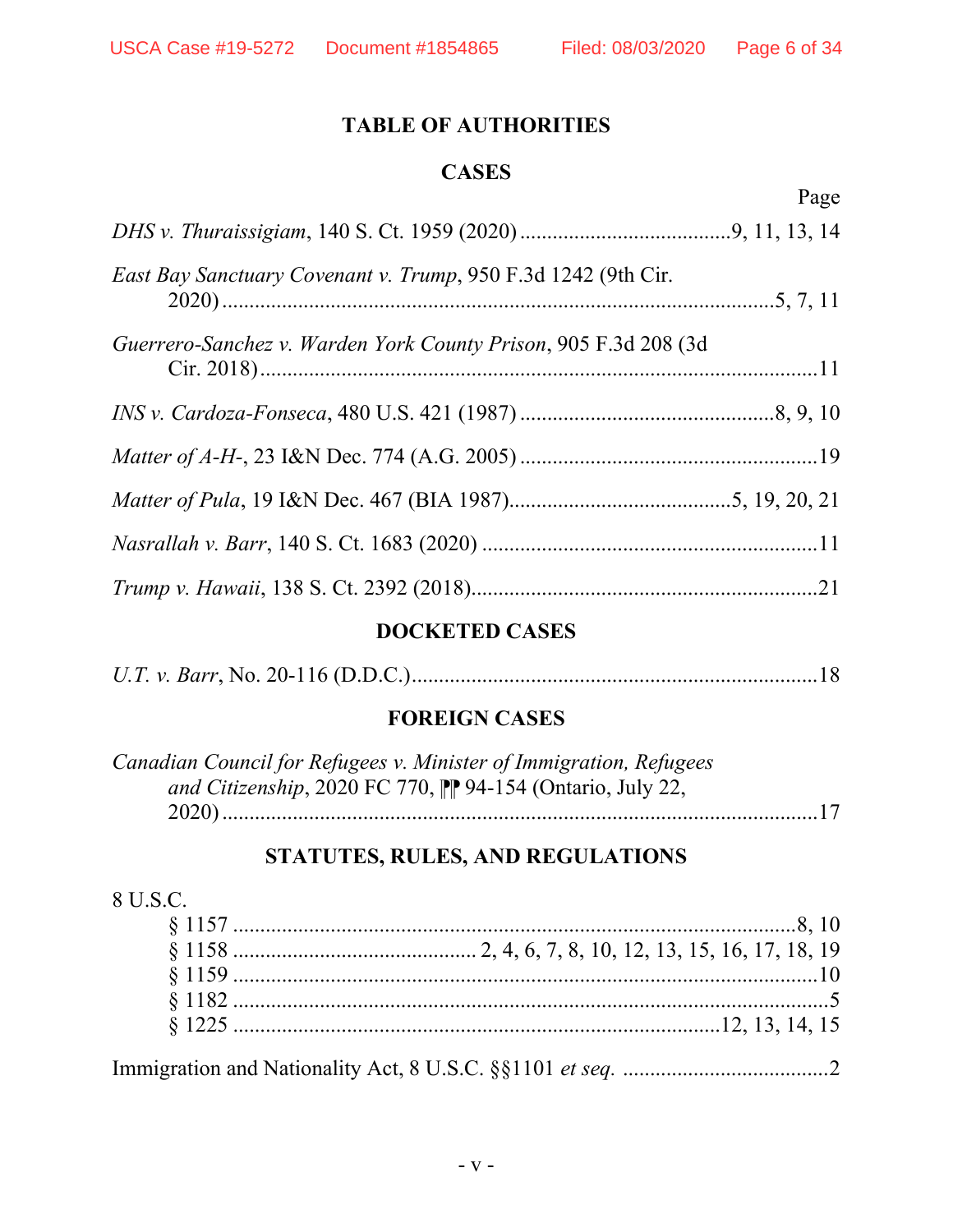| Illegal Immigration Reform and Immigrant Responsibility Act of                                                                                                                                                                                                   |  |
|------------------------------------------------------------------------------------------------------------------------------------------------------------------------------------------------------------------------------------------------------------------|--|
|                                                                                                                                                                                                                                                                  |  |
| U.S. Department of Homeland Security & U.S Department of Justice,<br><b>Implementing Bilateral and Multilateral Asylum Cooperative</b><br>Agreements Under the Immigration and Nationality Act, 84<br>Fed. Reg. 63,994 (Nov. 19, 2019), https://www.govinfo.gov/ |  |
| <b>LEGISLATIVE MATERIALS</b>                                                                                                                                                                                                                                     |  |
|                                                                                                                                                                                                                                                                  |  |
| Proposals to Reduce Illegal Immigration and Control Costs to<br>Taxpayers: Hearing on S. 269 Before the Senate Committee on                                                                                                                                      |  |
| Immigration in the National Interest Act of 1995: Hearing on H.R.<br>1915 Before the House Committee on the Judiciary, 104th                                                                                                                                     |  |
| The Refugee Act of 1979: Hearing on H.R. 2816 Before the House<br>Subcommittee on International Operations, Committee on                                                                                                                                         |  |
|                                                                                                                                                                                                                                                                  |  |

## **OTHER AUTHORITIES**

| McHenry, James R., III, Director, Executive Office for Immigration                                                                                                                          |  |
|---------------------------------------------------------------------------------------------------------------------------------------------------------------------------------------------|--|
| Review, U.S. Department of Justice, Guidelines Regarding New                                                                                                                                |  |
| Regulations Providing for the Implementation of Asylum                                                                                                                                      |  |
| Cooperative Agreements (Nov. 19, 2019), https://www.justice.                                                                                                                                |  |
|                                                                                                                                                                                             |  |
| Schmitt, Eric, Bill to Limit Immigration Faces a Setback in Senate,<br>N.Y. Times (Mar. 14, 1996), https://www.ny times.com/1996/<br>03/14/us/bill-to-limit-immigration-faces-a-setback-in- |  |
| senate.html                                                                                                                                                                                 |  |
|                                                                                                                                                                                             |  |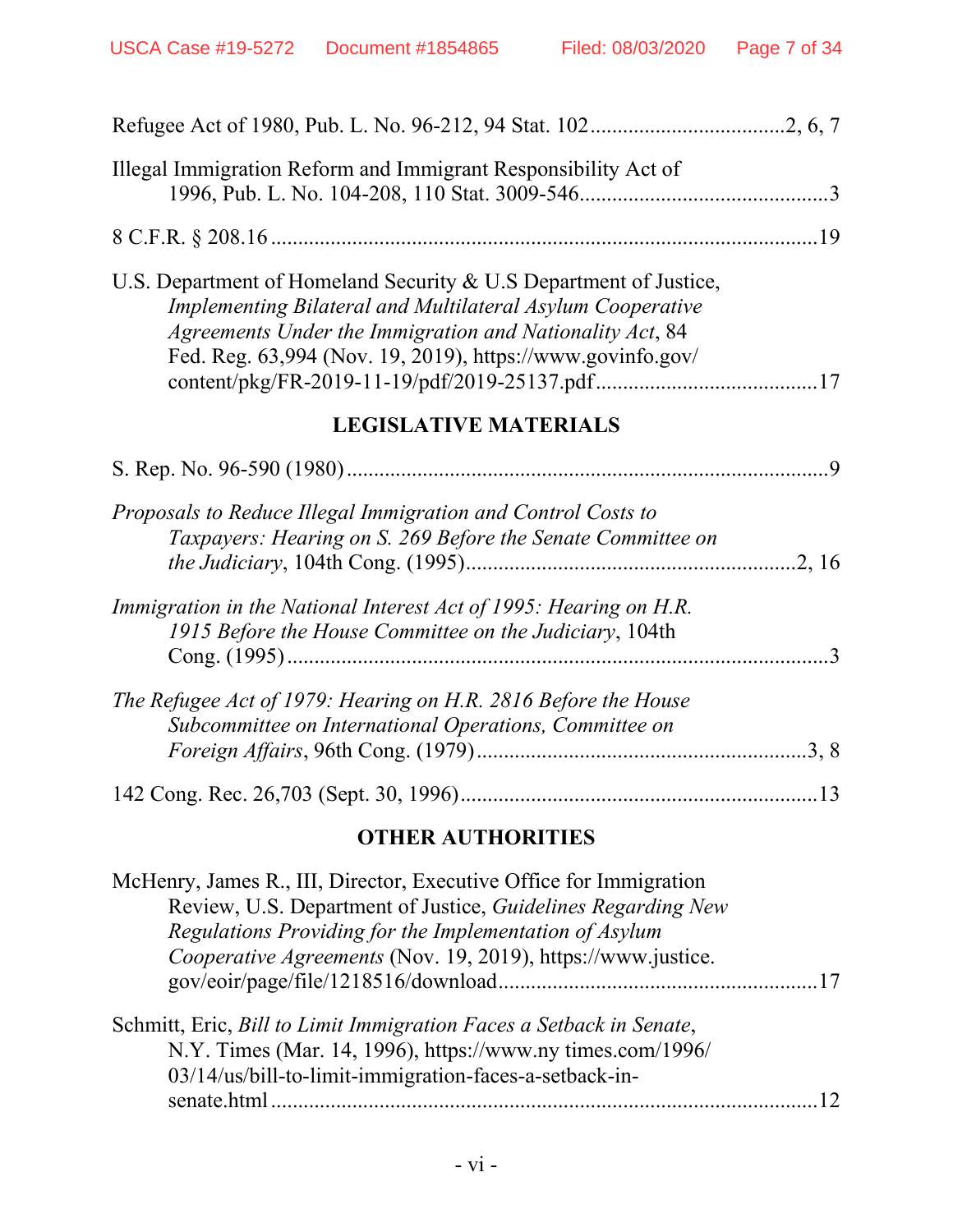| Schrag, Philip G., et al., Rejecting Refugees: Homeland Security's<br>Administration of the One-Year Bar to Asylum, 52 Wm. &                                                                                                                         | .16 |
|------------------------------------------------------------------------------------------------------------------------------------------------------------------------------------------------------------------------------------------------------|-----|
| U.S. Citizenship and Immigration Services, U.S.-Canada Safe Third<br>Country Agreement (Nov. 16, 2006), https://www.uscis.gov/                                                                                                                       |     |
| U.S. Department of Homeland Security, Fact Sheet: DHS Agreements<br>with Guatemala, Honduras, and El Salvador, https://<br>www.dhs.gov/sites/default/files/publications/19 1028 opa<br>factsheet-northern-central-america-agreements v2.pdf (visited |     |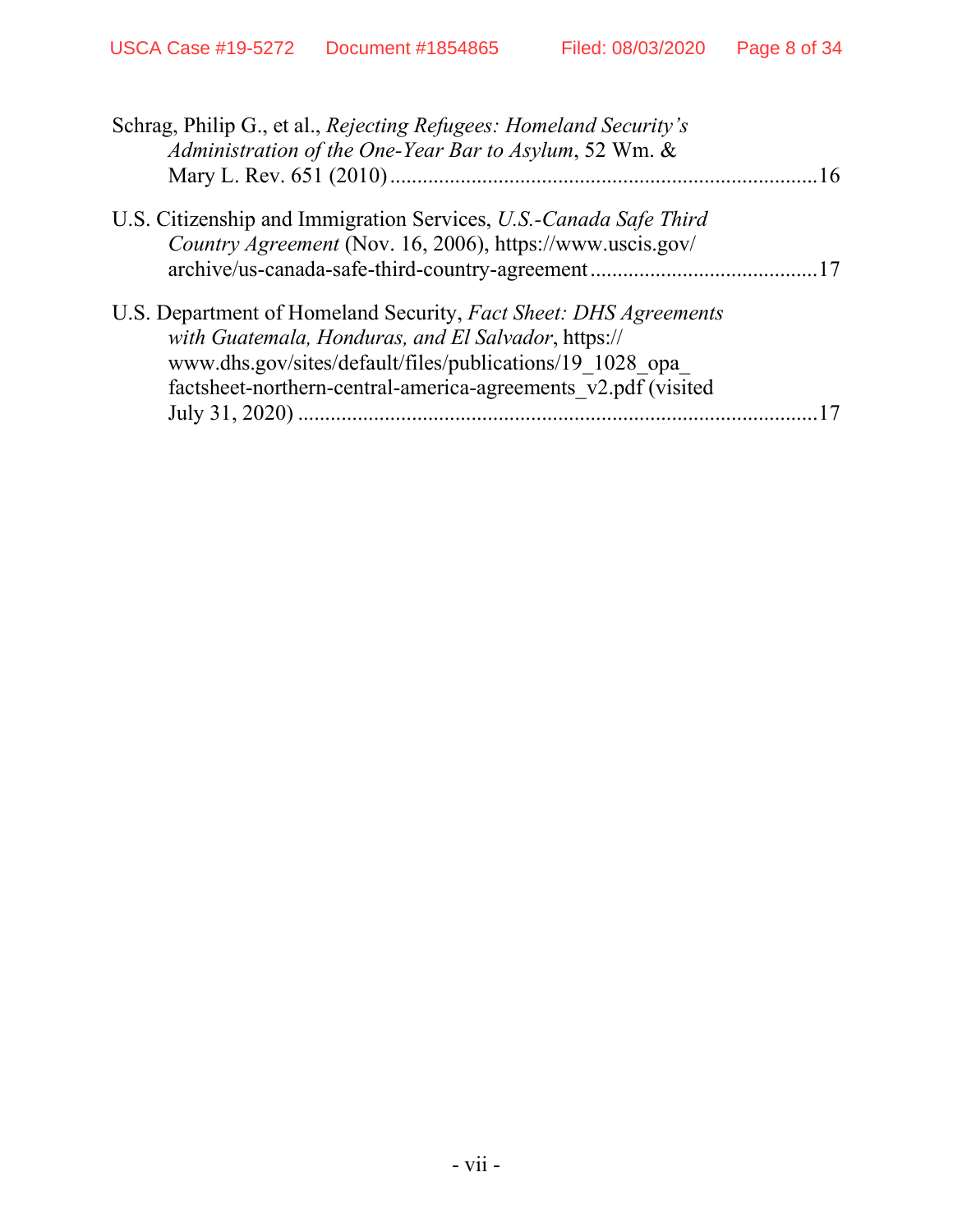## **STATEMENT OF INTEREST AND SOURCE OF AUTHORITY[1](#page-8-1)**

<span id="page-8-0"></span>Amici curiae are law professors who teach and publish scholarship about United States immigration law. Amici have collectively studied the implementation and history of the Immigration and Nationality Act (INA) for decades and have written extensively on the topic. They accordingly have an abiding interest in the proper interpretation and administration of the Nation's immigration laws, particularly the INA. Amici are:<sup>[2](#page-8-2)</sup>

Raquel E. Aldana, University of California, Davis School of Law

Sabrineh Ardalan, Harvard Law School

David C. Baluarte, Washington and Lee University School of Law

Jon Bauer, University of Connecticut School of Law

Lenni B. Benson, New York Law School

Linda Bosniak, Rutgers Law School

Jason A. Cade, University of Georgia Law School

Jennifer M. Chacón, UCLA School of Law

<span id="page-8-1"></span><sup>&</sup>lt;sup>1</sup> Amici submit this brief pursuant to Federal Rule of Appellate Procedure  $29(a)(2)$  and state that all parties have consented to its timely filing. Amici further state, pursuant to Federal Rule of Appellate Procedure 29(a)(4)(E), that no counsel for a party authored this brief in whole or in part, and no person other than the amici curiae or their counsel made a monetary contribution intended to fund the preparation or submission of this brief.

<span id="page-8-2"></span><sup>&</sup>lt;sup>2</sup> University affiliations are listed solely for informational purposes.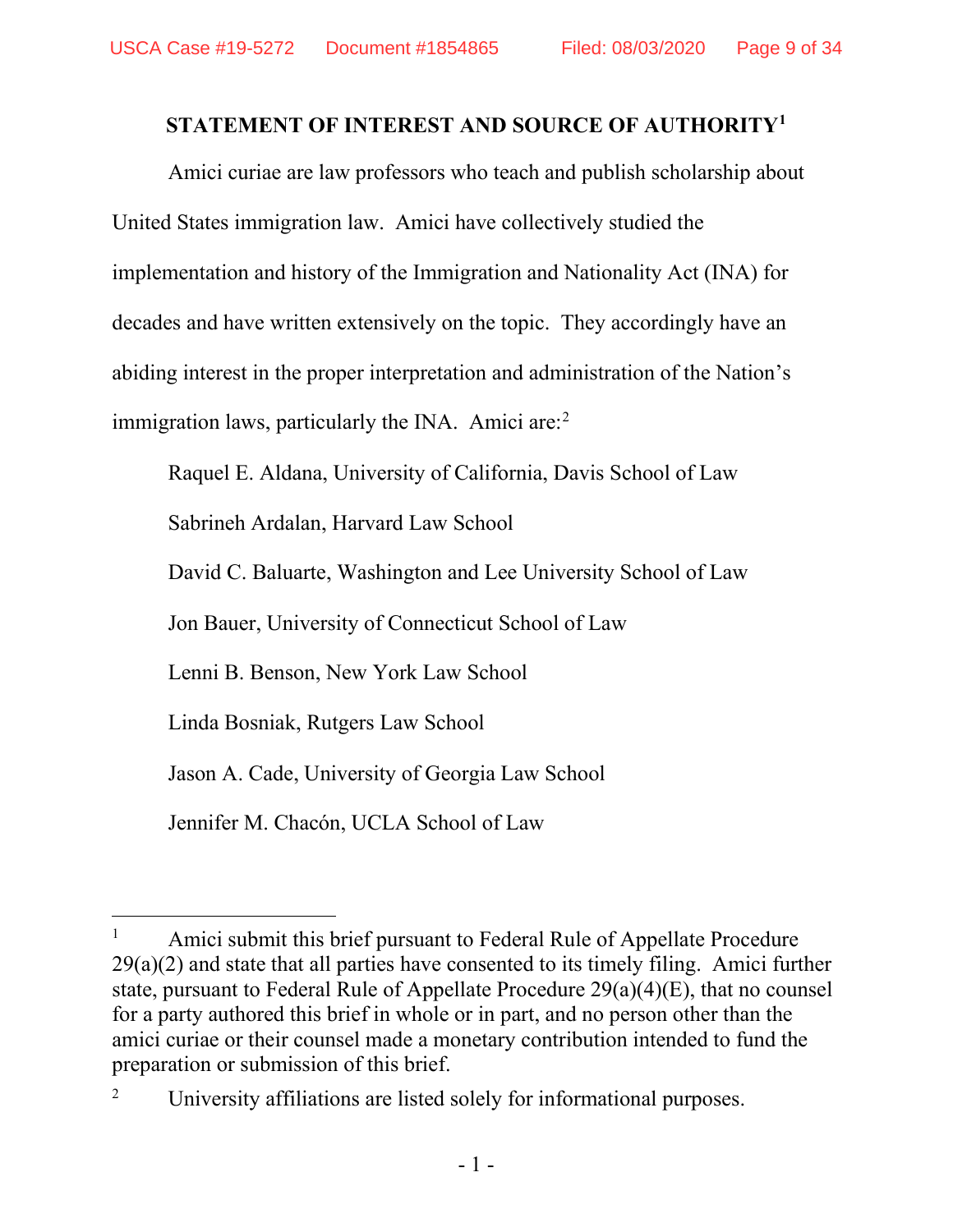Gabriel J. Chin, University of California, Davis School of Law

Michael J. Churgin, University of Texas School of Law

Marisa S. Cianciarulo, Chapman University Fowler School of Law

Rose Cuison-Villazor, Rutgers Law School

Alina Das, New York University School of Law

Ingrid Eagly, UCLA School of Law

Stella Burch Elias, University of Iowa College of Law

Kate Evans, Duke University School of Law

Jill E. Family, Widener University Commonwealth Law School

Niels W. Frenzen, USC Gould School of Law

Maryellen Fullerton, Brooklyn Law School

Lauren Gilbert, St. Thomas University School of Law

Denise Gilman, University of Texas School of Law

Pratheepan Gulasekaram, Santa Clara University School of Law

Lindsay Harris, University of the District of Columbia David A. Clarke

School of Law

Bill Ong Hing, University of San Francisco School of Law

Laila L. Hlass, Tulane Law School

Geoffrey Hoffman, The University of Houston Law Center

Mary Holper, Boston College Law School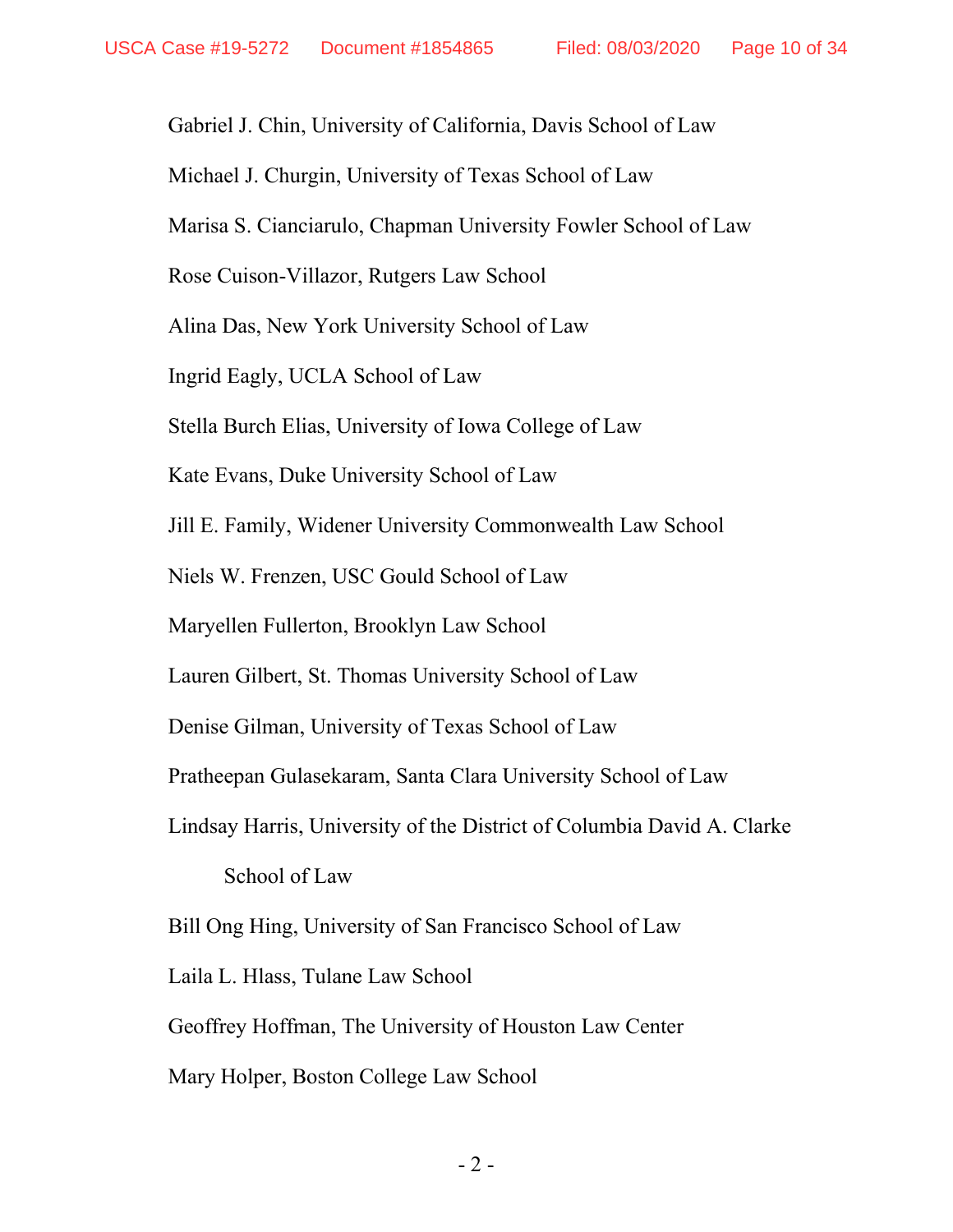Margaret Hu, Penn State Law

Alan Hyde, Rutgers Law School

Anil Kalhan, Drexel University Thomas R. Kline School of Law

Daniel Kanstroom, Boston College Law School

Elizabeth Keyes, University of Baltimore School of Law

Annie Lai, University of California, Irvine School of Law

Matthew Lindsay, University of Baltimore School of Law

Peter S. Margulies, Roger Williams University School of Law

Peter Markowitz, Benjamin N. Cardozo School of Law

Thomas Michael McDonnell, Elisabeth Haub School of Law at Pace University

M. Isabel Medina, Loyola University New Orleans College of Law

Michael A. Olivas, University of Houston Law Center

Sarah H. Paoletti, University of Pennsylvania School of Law

Nina Rabin, UCLA School of Law

Jaya Ramji-Nogales, Temple Beasley School of Law

Jayesh Rathod, American University Washington College of Law

Andrew I. Schoenholtz, Georgetown University Law Center

Philip G. Schrag, Georgetown University Law Center

Bijal Shah, Arizona State University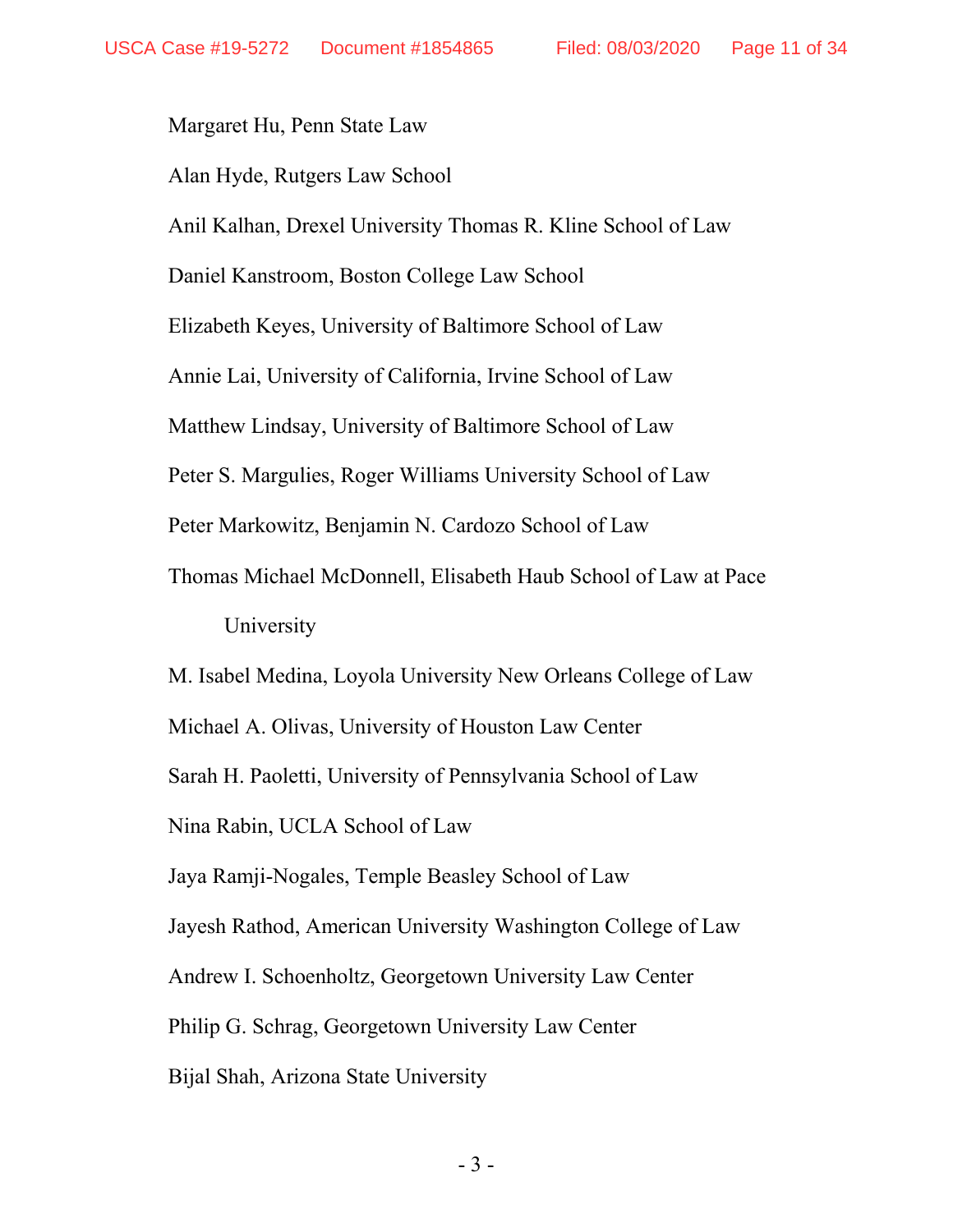Rebecca Sharpless, University of Miami School of Law

Anita Sinha, American University Washington College of Law

Juliet Stumpf, Lewis & Clark Law School

Maureen A. Sweeney, University of Maryland Carey School of Law

David B. Thronson, Michigan State University College of Law

Philip L. Torrey, Harvard Law School

Shoba Sivaprasad Wadhia, Penn State Law

Deborah Weissman, University of North Carolina School of Law

Anna R. Welch, University of Maine School of Law

Michael Wishnie, Yale Law School

Mary Yanik, Tulane Law School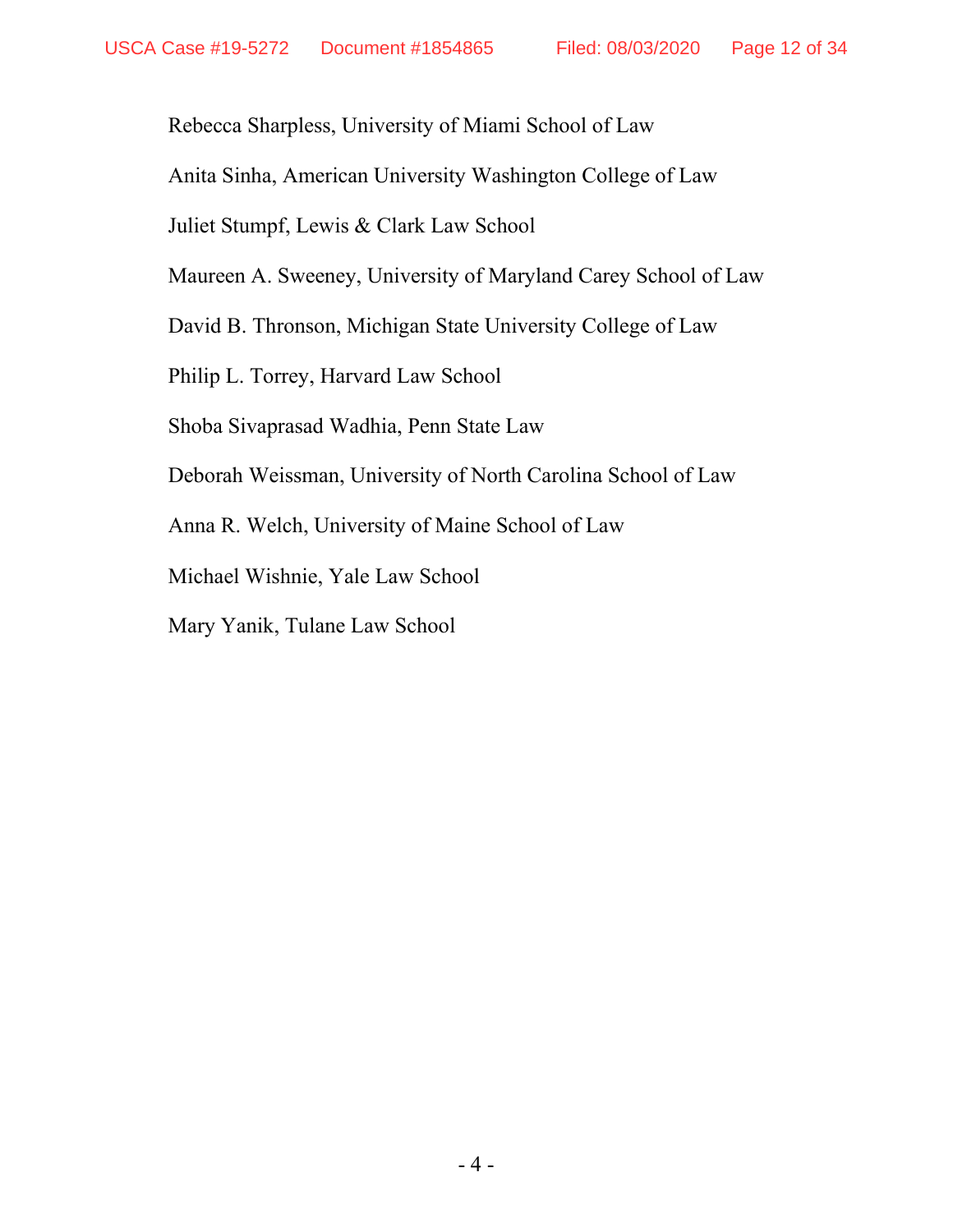#### **INTRODUCTION**

<span id="page-12-0"></span>The plain language, plan, and structure of both the Refugee Act of 1980 ("Refugee Act"), Pub. L. No. 96-212, § 208, 94 Stat. 102, 105, and the Immigration and Nationality Act (INA), 8 U.S.C. §§ 1101 *et seq.*, support threshold eligibility for asylum for any foreign national "at a land border *or* port of entry." Refugee Act § 208(a), 94 Stat. at 105 (emphasis added); *see* 8 U.S.C. § 1158(a)(1) (providing that "*[a]ny alien* … who arrives in the United States (*whether or not at a designated port of arrival*) … may apply for asylum" (emphases added)). The Department of Homeland Security (DHS) rule and presidential proclamation clash with this statutory language and Congress's commitment to eligibility for all arriving asylum seekers.

The language of the INA did not emerge in a vacuum. Rather, it was the end-product of a lengthy procession of committee hearings, bipartisan deliberations, and consultations with the White House. The resulting compromise reflected legislators' understanding that asylum was "a cherished thing." *See Proposals to Reduce Illegal Immigration and Control Costs to Taxpayers: Hearing on S. 269 Before the S. Comm. on the Judiciary*, 104th Cong. 23 (1995) (statement of Sen. Alan K. Simpson) ("Simpson Stmt."). Yet the current language at 8 U.S.C. § 1158(a)(1) also illustrates some legislators' keenness for stricter asylum procedures, including more summary processing, increased detention of arriving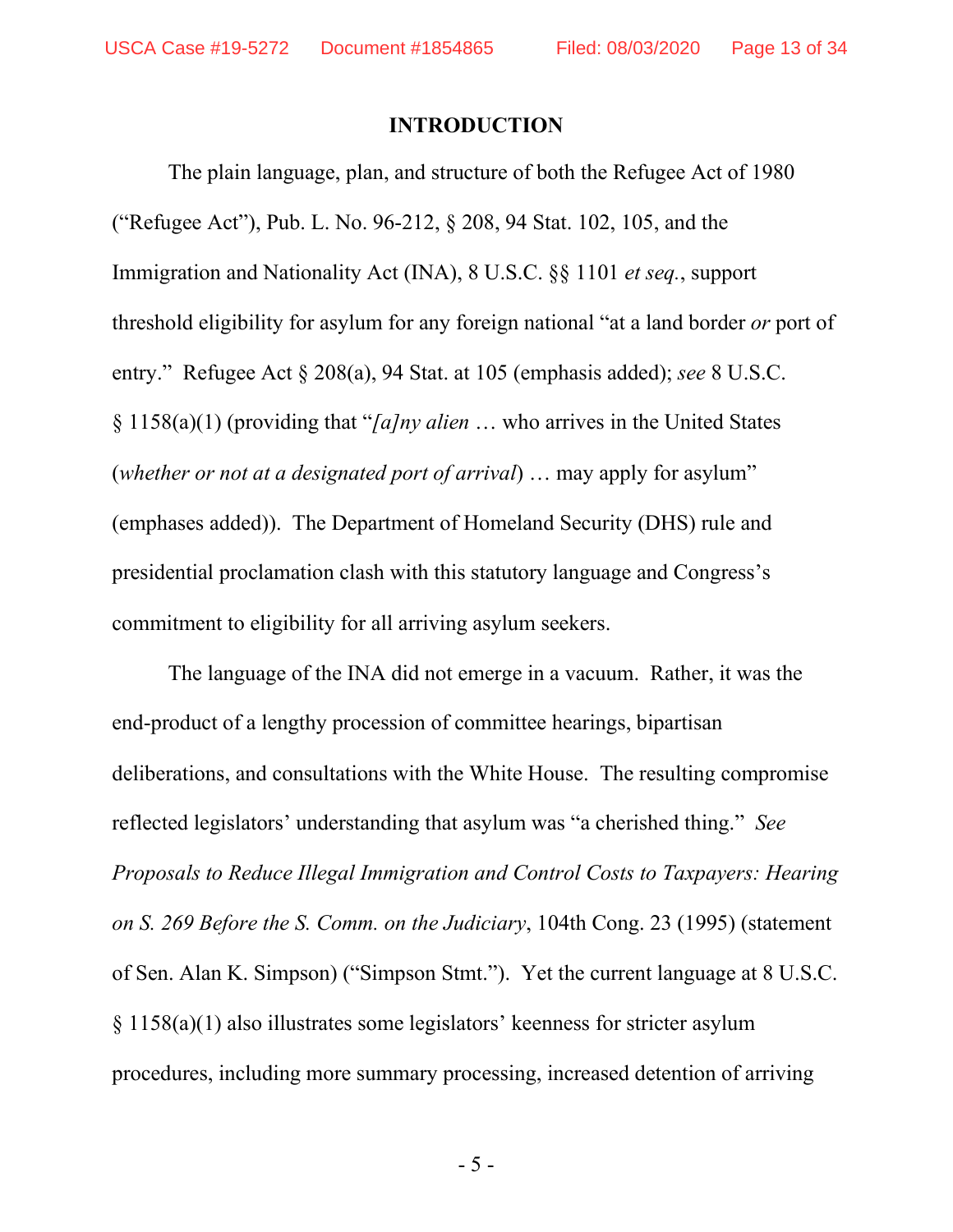foreign nationals, and time-limits for asylum claims. *See Immigration in the National Interest Act of 1995: Hearing on H.R. 1915 Before the H. Comm. on the Judiciary*, 104th Cong. 2 (1995) (statement of Rep. Lamar Smith) ("Smith Stmt.").

The restrictions in the Illegal Immigration Reform and Immigrant Responsibility Act of 1996 (IIRIRA), Pub. L. No. 104-208, 110 Stat. 3009-546 were controversial—they engendered opposition on legal and policy grounds that continues to the present day. In this case, that controversy is precisely the point. IIRIRA represented a hard-fought compromise to achieve both access to asylum and stricter procedure. The DHS rule seeks to undo the compromise Congress reached.

As Congress heard in deliberations on what ultimately became the Refugee Act of 1980, preserving all arriving asylum-seekers' threshold eligibility serves vital humanitarian purposes. In testimony before the House Foreign Relations Committee, David A. Martin, a State Department lawyer who subsequently served as a senior government attorney on immigration and became a leading immigration scholar, explained that people flee persecution through any means available to them, and "one way or another, arrive on our shores" seeking refuge. *The Refugee Act of 1979: Hearing on H.R. 2816 Before the H. Subcomm. on Int'l Operations, Comm. on Foreign Affairs*, 96th Cong. 72 (1979) (statement of David A. Martin) ("Martin Stmt."). The logic of Professor Martin's comment and the INA's long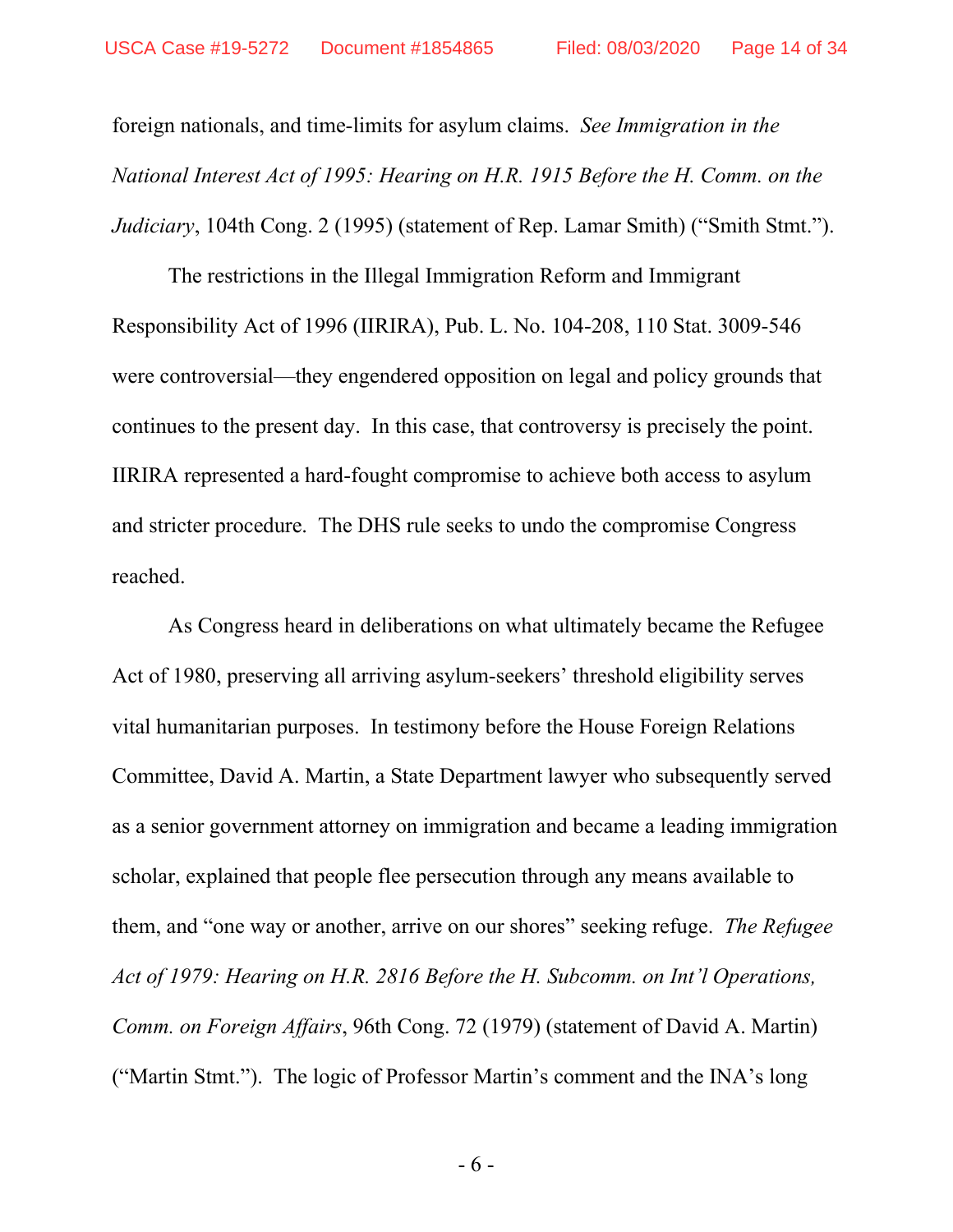textual commitment to the principle of threshold eligibility for all arriving asylum seekers is clear: Asylum seekers cannot simply choose the location of their arrival. Since asylum seekers often flee for their lives and may travel through third countries that are also unsafe, the particular location of the asylum seekers' arrival "on our shores" has no necessary relation to either the asylum seekers' character or to the merits of their claims.

In Congress's scheme, preserving asylum-seekers' *threshold* eligibility leaves room for denials on categorical grounds recognized by Congress and for the exercise of case-by-case discretion. For example, IIRIRA imposes categorical bars hinging on an applicant's criminal record and ongoing threat to the country, threat to national security, and resettlement in another country prior to arriving in the United States. 8 U.S.C. § 1158(b)(2)(A)(ii)-(iv), (vi).

In addition to the categorical bars, IIRIRA provides that "[t]he Attorney General may by regulation establish additional limitations and conditions, *consistent with this section*." 8 U.S.C. § 1158(b)(2)(C) (emphasis added). While further exercises of official discretion have a valuable ongoing role in asylum determinations, that discretion is not boundless. The statute's requirement that discretion be "consistent with this section" includes adherence to the underlying principle of *threshold* eligibility for all arriving aliens.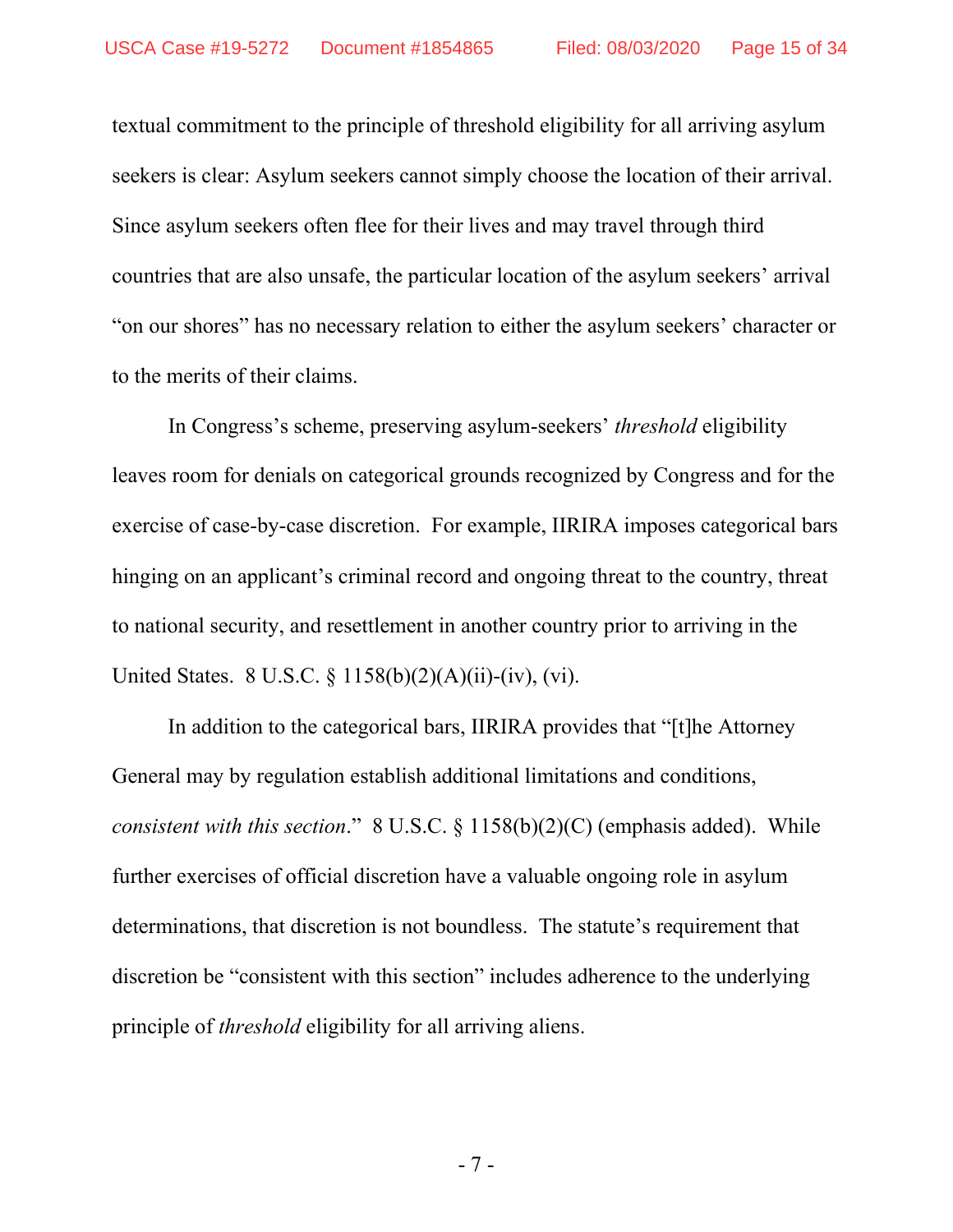As an agency precedent held over thirty years ago, an applicant's manner of entry should influence discretion on a case-by-case—not categorical—basis. A decisionmaker should treat manner of entry as "one of a number of factors," including whether the claimant has sought asylum in another country before applying in the United States. *Matter of Pula*, 19 I&N Dec. 467, 473 (BIA 1987), *superseded in part by statute on other grounds as recognized in Andriasian v. INS*, 180 F.3d 1033, 1043-1044 & n.17 (9th Cir. 1999). Manner of entry "should not be considered in such a way that the practical effect is to deny relief in virtually all cases." *Id*.

Ignoring this longtime practice, the DHS rule imposes a categorical bar that results in denial of asylum claims filed by foreign nationals arriving at undesignated border points at the southern border. In place of asylum, the DHS rule would limit foreign nationals seeking refuge to withholding of removal or relief under the Convention Against Torture (CAT), which impose much higher standards of proof on the applicant fleeing harm and do not provide lasting protection against removal. When it considered this question earlier this year, the Ninth Circuit agreed that the DHS rule's categorical denial of asylum is therefore not "consistent with" the INA. *See East Bay Sanctuary Covenant v. Trump*, 950 F.3d 1242, 1272 (9th Cir. 2020). For the same reason, the Proclamation accompanying the rule is beyond the President's power under 8 U.S.C. § 1182(f).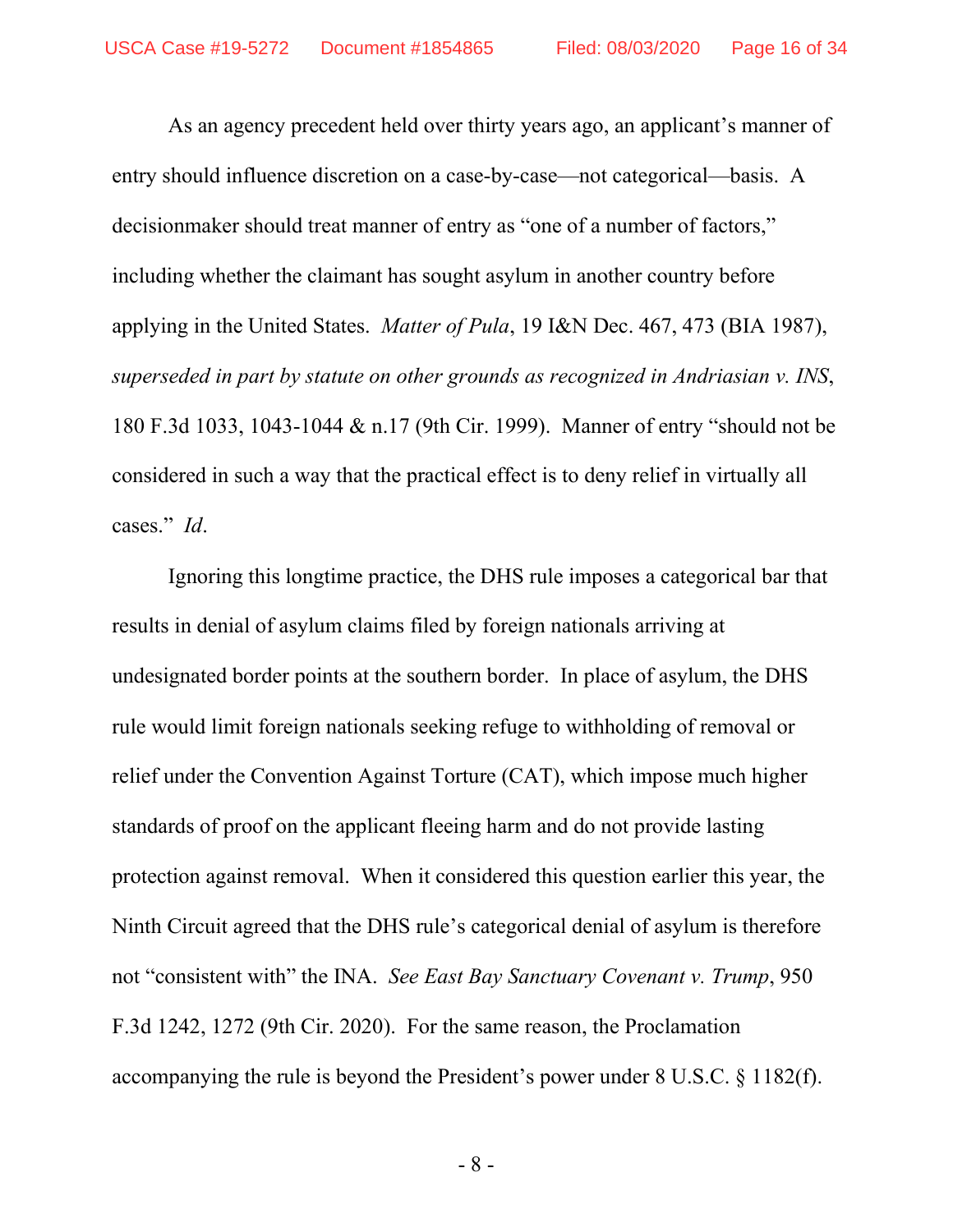#### **ARGUMENT**

#### <span id="page-16-1"></span><span id="page-16-0"></span>**I. THE DHS RULE RUNS COUNTER TO THE PLAIN MEANING OF THE INA'S ASYLUM PROVISIONS**

In the IIRIRA, Congress expressly provided that foreign nationals fleeing persecution can "apply for asylum" at any point along a U.S. land border, "*whether or not at a designated port of arrival*." 8 U.S.C. § 1158(a)(1) (emphasis added). IIRIRA's provision for arriving asylum-seekers' threshold eligibility reinforced plain language in the Refugee Act of 1980. Refugee Act of 1980 § 208(a), 94 Stat. at 105 (authorizing asylum applications "at a land border" of the United States). The legislative text is thus manifestly inconsistent with the DHS rule's categorical denial of asylum for foreign nationals who arrive at undesignated border locations. Moreover, the rule's effort to force asylum seekers toward more contingent remedies such as withholding of removal and relief under the CAT is inconsistent with both the plain meaning of the asylum provisions and Congress's deliberate prioritizing of asylum over withholding and CAT relief.

#### **A. Plain Meaning**

<span id="page-16-2"></span>As part of the Refugee Act of 1980's effort to "provide a permanent and systematic procedure for the admission … of refugees," Pub. L. No. 96-212, § 101(b), 94 Stat. at 102, Congress authorized asylum claims by any foreign national "physically present in the United States *or* at a land border or port of entry." *Id*. § 208(a), 94 Stat. at 105 (emphasis added). This language reflected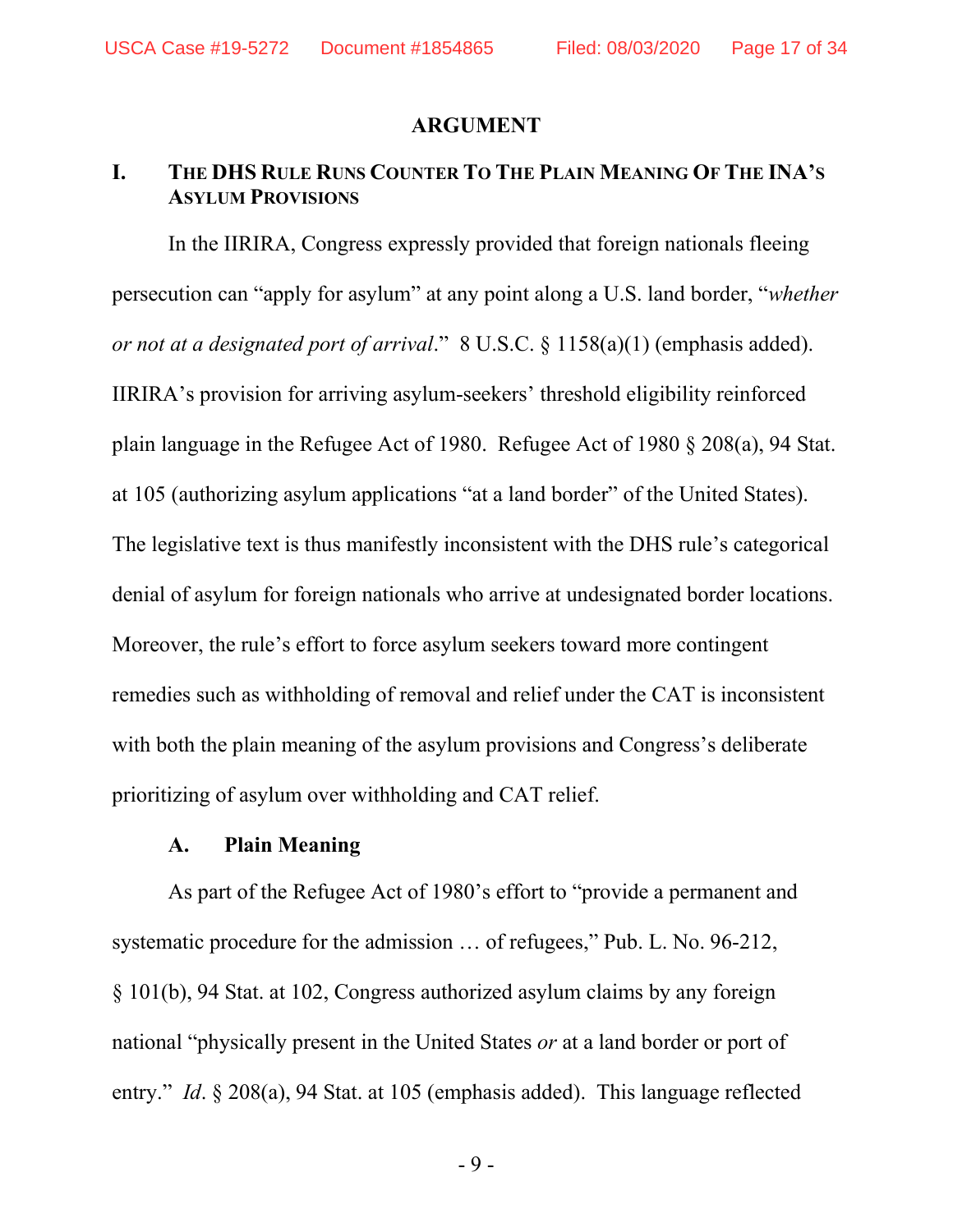Congress's explicit decision not to condition eligibility for asylum on an applicant's manner of entering the United States. Under this section, any foreign national "physically present in the United States" could establish asylum eligibility regardless of whether the individual entered without inspection (EWI). *See id*. § 208(a), 94 Stat. at 105; *see also* 8 U.S.C. § 1158(a)(1). The section's inclusion of persons "at a land border *or* port of entry" also recognized the importance of broad access to asylum.

Congress amended this text in 1996 to reinforce its adherence to the threshold eligibility of asylum seekers who arrived at *any point* along a land border. Much of IIRIRA reflected Congress's keenness for stricter asylum procedures. Nevertheless, the 1996 legislation balanced an array of stricter procedures with even clearer language about locational asylum eligibility. For example, the 1996 text of  $\S 1158(a)(1)$  provided that "[a]ny alien who is physically present in the United States or who arrives in the United States (*whether or not at a designated port of arrival* and including an alien who is brought to the United States after having been interdicted in international or United States waters), irrespective of such alien's status, may apply for asylum." (Emphasis added). *See also East Bay Sanctuary Covenant v. Trump*, 950 F.3d 1242, 1272 (9th Cir. 2020).

Compared with the already clear text of the Refugee Act, IIRIRA's language is even more compelling evidence of Congress's commitment to threshold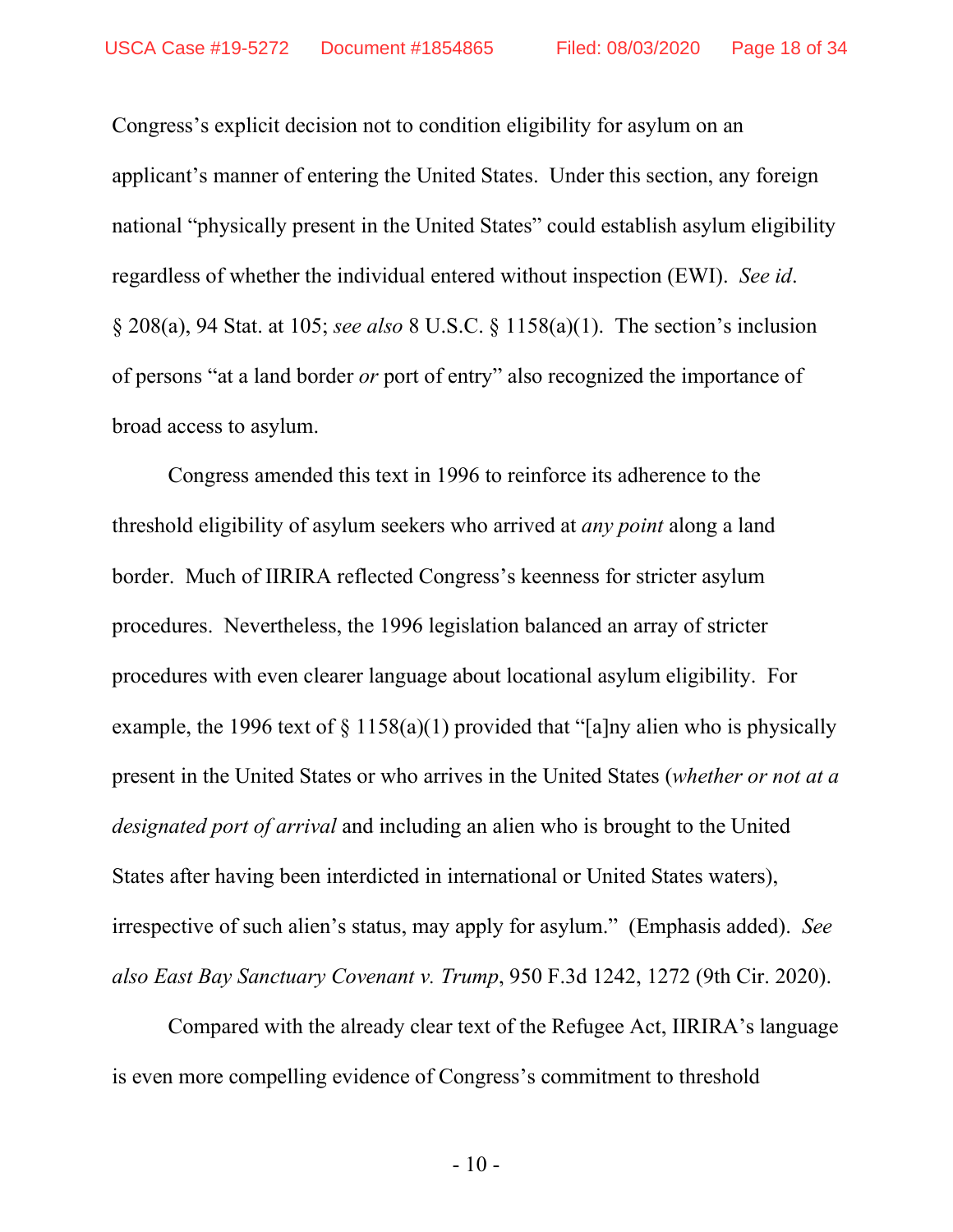eligibility of asylum seekers arriving at any border location. The 1996 provision provided a meticulous catalog of arriving asylum seekers. That careful catalog demonstrates Congress's express commitment to the principle of threshold eligibility for asylum seekers who have "one way or another, arrive[d] on our shores," seeking refuge from persecution. *See* Martin Stmt. 72.

#### <span id="page-18-0"></span>**B. Congress's Intentional Distinction Between Asylum And Withholding**

As the Court explained in *[INS v. Cardoza-Fonseca](https://supreme.justia.com/cases/federal/us/480/421/)*, 480 U.S. 421 (1987), Congress carefully distinguished in the text of the INA between asylum and the more demanding and contingent remedy of withholding of removal. *Id*. at 436- 441. Compared with asylum, withholding of removal—and CAT relief, the other remedy under the new DHS rule available to asylum seekers arriving at an undesignated border point—is both harder to get and easier to lose. *Id.* at 440-441. In addition, only asylum provides a successful applicant with a chance for family reunification. 8 U.S.C.  $\S$  1158(b)(3)(A), 1157(c)(2)(A). The functional differences between asylum on the one hand, and withholding and CAT relief on the other, demonstrate that Congress's provision for asylum eligibility in § 1158(a)(1) was entirely intentional. By relegating certain asylum seekers to these lesser remedies, the new DHS rule undermines that legislative choice.

The Supreme Court has held that an applicant can satisfy the INA's "wellfounded fear" standard by showing a 10% probability of persecution. *See*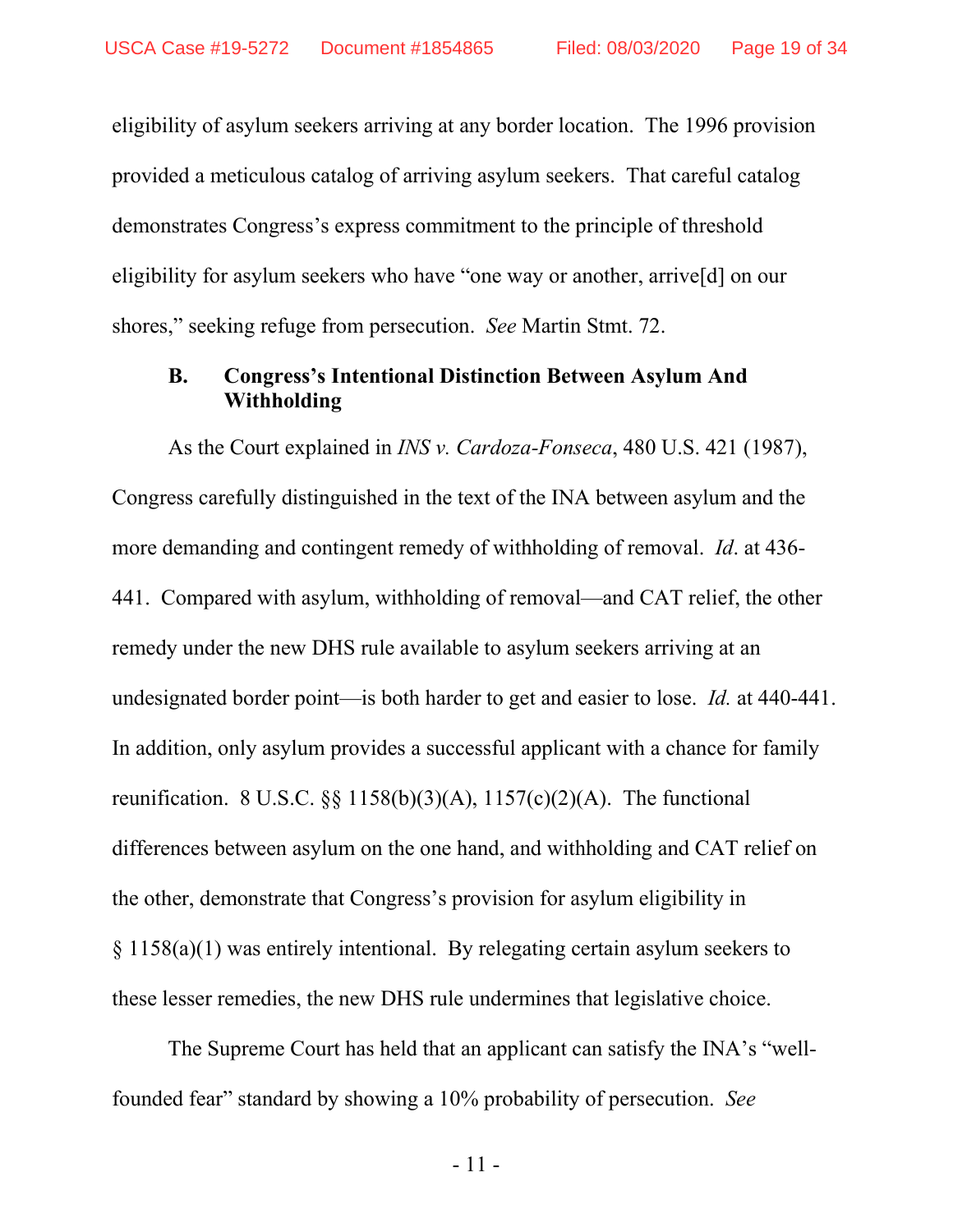*Cardoza-Fonseca*, 480 U.S. at 440 (holding that "[t]here is simply no room in the…definition [of asylum] for concluding that because an applicant only has a 10% chance of being shot, tortured, or otherwise persecuted … he or she has no 'well-founded fear' of the event happening"). Congress based the 1980 Refugee Act's low standard of proof for asylum "directly" on international law and "intended … [that the asylum standard] be construed consistent" with internationally accepted refugee protections. *See* S. Rep. No. 96-590, at 20 (1980) (cited in *Cardoza-Fonseca*, 480 U.S. at 437). In a telling observation, the Court observed that a preponderance standard requiring a probability of persecution greater than 50% conflicted with Congress's plan. *See Cardoza-Fonseca*, 480 U.S. at 431 (explaining that "[o]ne can certainly have a well-founded fear of an event happening when there is less than a 50% chance of the occurrence taking place").

The standard of proof for withholding and CAT relief is far higher than the standard for asylum. Both withholding and relief under the CAT require an applicant to show by a preponderance of the evidence—more than 50%—that she would be subject to persecution (or torture in the case of the CAT) upon return to her country of origin. *See Cardoza-Fonseca*, 480 U.S. at 430 (noting that applicant for withholding must "demonstrate a 'clear probability of persecution'"); *see also DHS v. Thuraissigiam*, 140 S. Ct. 1959, 1965 n.5 (2020) (observing that "[t]o obtain withholding or CAT relief…[the applicant] would need to show 'a greater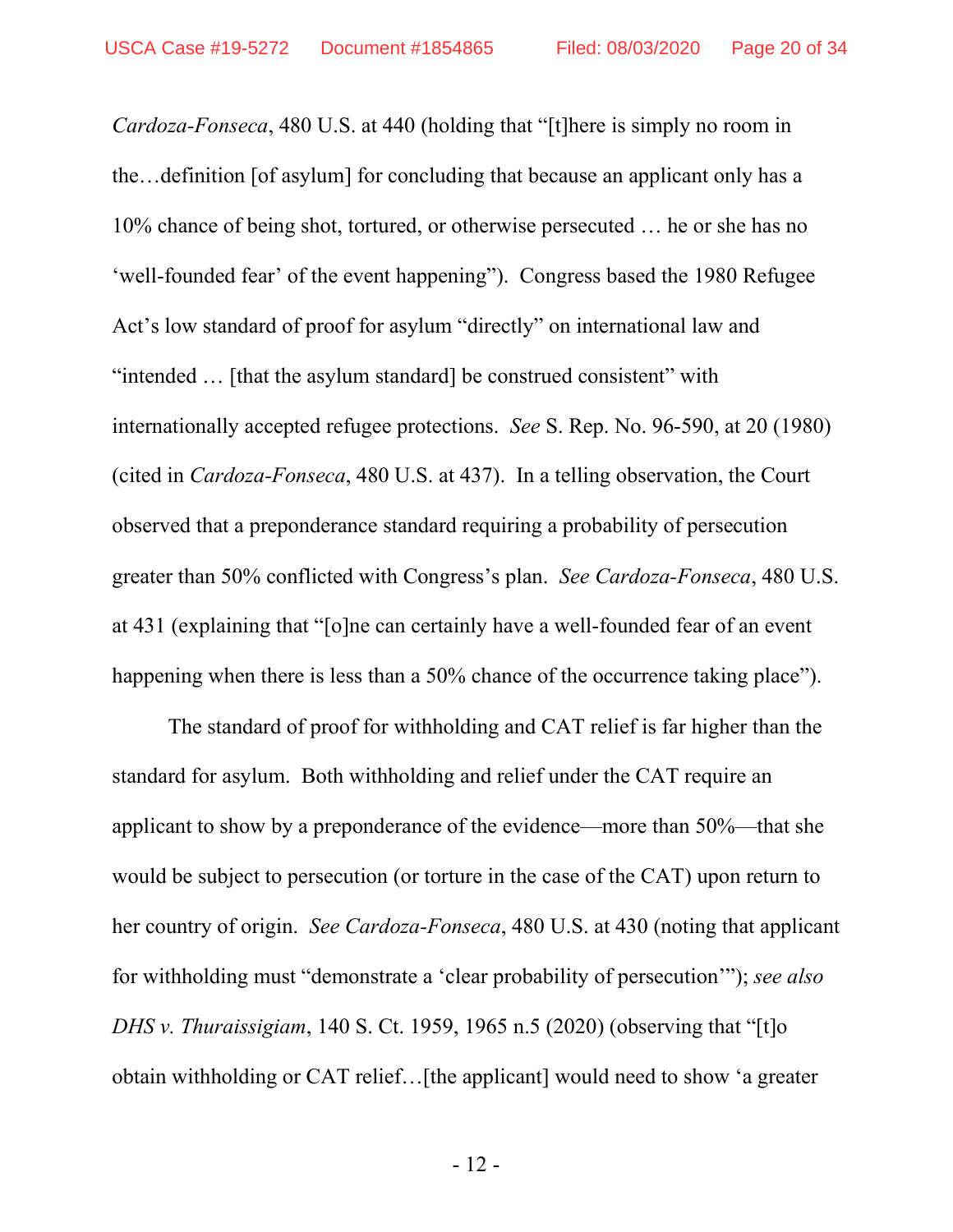likelihood of persecution or torture at home than is necessary for asylum'" (citation omitted)).

Explaining its conclusion that asylum requires a lower standard of proof, the *Cardoza-Fonseca* Court cited a vivid example from the work of a leading scholar of refugee law, who had written that "well-founded fear" would logically follow if "it is known that in the applicant's country of origin *every tenth adult male* person is either put to death or sent to some remote labor camp." 480 U.S. at 431 (emphasis added). DHS's new rule ignores Congress's acknowledgment that a 10% standard of proof fits the exigencies that refugees encounter.

When compared with asylum, withholding and CAT relief are also inherently more contingent and fleeting remedies, providing at best provisional protection for refugees. Reflecting the durability of an asylum grant, an asylee may after one year adjust to lawful permanent resident (LPR) status, providing protection from removal and an eventual pathway to naturalization. 8 U.S.C. § 1159(a)(1)-(2). A grant of asylum also aids family reunification. Congress provided that the spouse and children of an asylee may also be granted asylee status when "accompanying, or following to join" a recipient of asylum. *Id.* §§ 1158(b)(3)(A), 1157(c)(2)(A).

In contrast, withholding and CAT relief are far more tenuous remedies. Neither withholding nor CAT relief vitiates an already-entered removal order or

- 13 -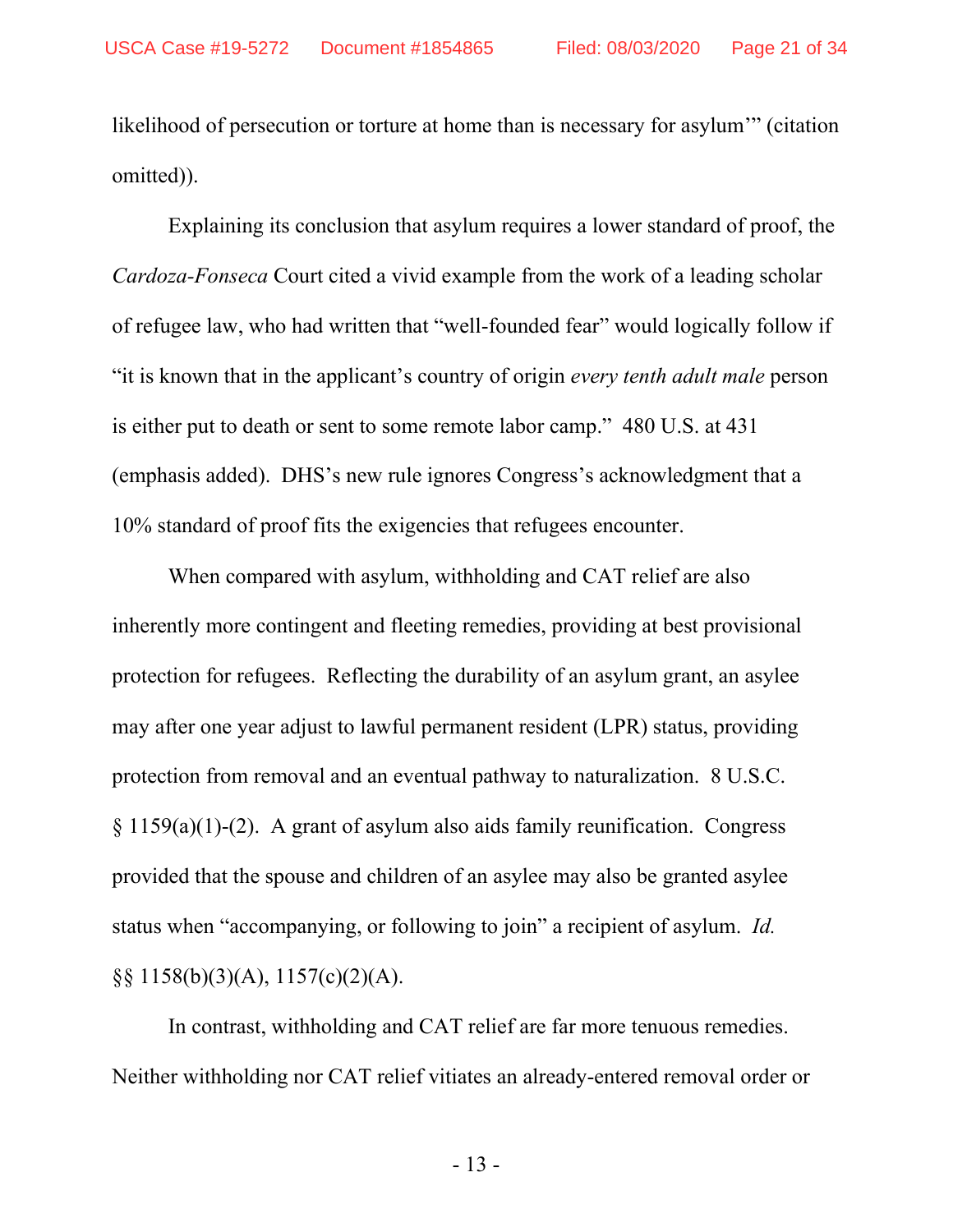permits the applicant to adjust to LPR status. *See Nasrallah v. Barr*, 140 S. Ct. 1683, 1687 (2020) (explaining that if a CAT applicant proves "that he likely would be tortured if removed to … [DHS's] designated country of removal, then he is entitled to CAT relief and may not be removed to that country (although *he still may be removed to other countries*)" (emphasis added)); *Thuraissigiam*, 140 S. Ct. at 1965 n.5 (noting that successful withholding or CAT applicant who showed probability of harm in specific country, e.g., Sri Lanka, "would not avoid removal, only removal to Sri Lanka"); *Guerrero-Sanchez v. Warden York Cty. Prison*, 905 F.3d 208, 216 (3d Cir. 2018) (holding that withholding or CAT relief "would not prohibit … [the applicant's] removal from the United States to an alternative, nonrisk country."). Recipients of withholding and CAT relief also lack the statutory opportunity for family reunification that the INA grants to asylees.

As the Ninth Circuit recognized in *East Bay*, withholding and CAT relief are inadequate substitutes for asylum. *East Bay Sanctuary Covenant*, 950 F.3d at 1277. Congress was surely aware of this stark difference when it authorized broad threshold eligibility for asylum seekers arriving at any point along the border. In confining asylum seekers arriving at an undesignated border point to more contingent and demanding remedies such as withholding and CAT relief, the DHS rule clashes with the INA's overall scheme.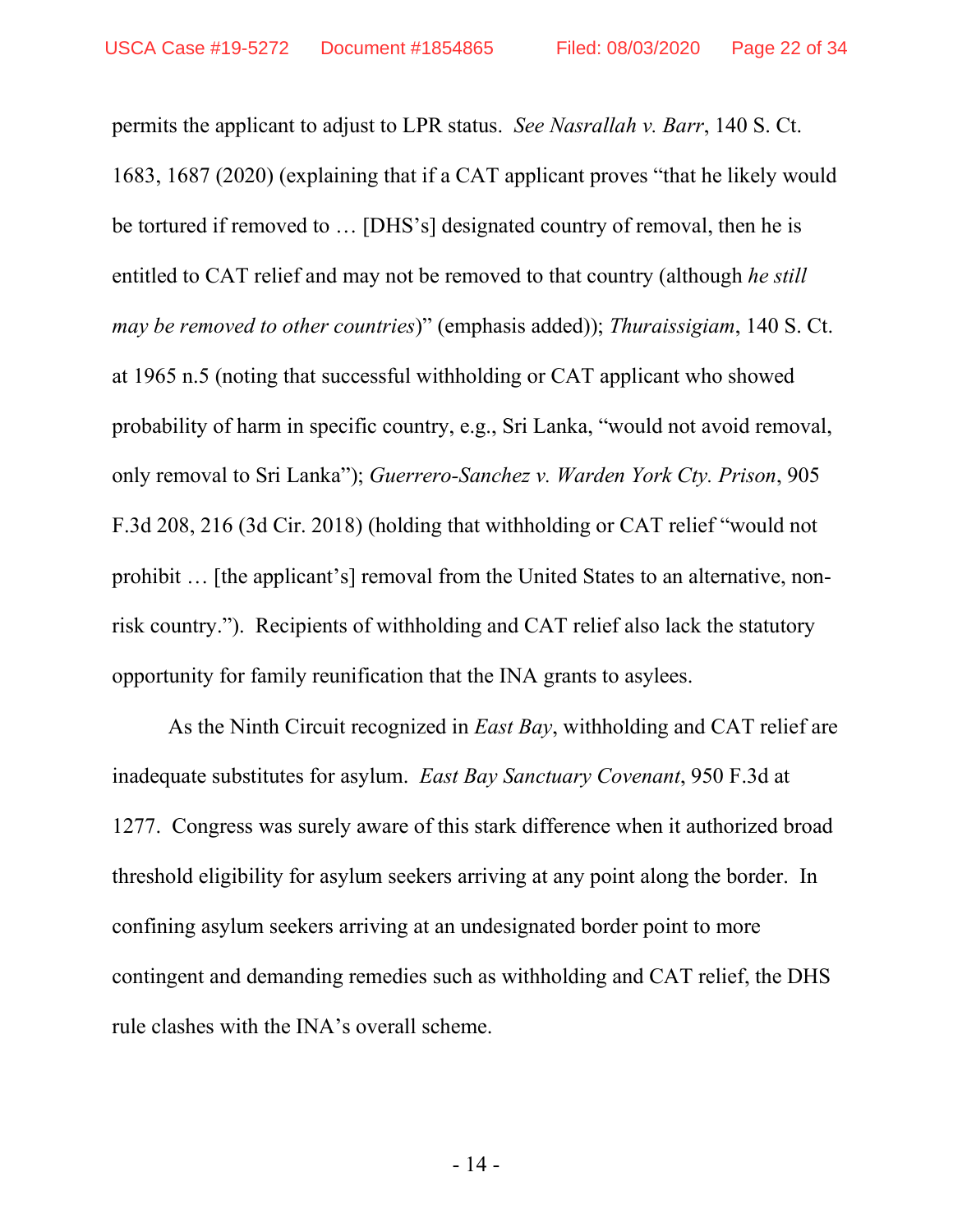#### <span id="page-22-0"></span>**II. IIRIRA'S CONJUNCTION OF DETAILED PROCEDURAL LIMITS ON ASYLUM WITH THRESHOLD ELIGIBILITY FOR ARRIVING ASYLUM SEEKERS OCCUPIES THE FIELD THAT THE NEW DHS RULE PURPORTS TO COVER**

IIRIRA was a fraught and hard-fought compromise between the threshold eligibility for asylum affirmed in  $\S 1158(a)(1)$  and rigorous procedural limits on asylum secured by legislators who contended that the border was in "crisis." *See*  Smith Stmt. 2. The legislative deal emerged from multiple congressional hearings featuring representatives from a myriad of stakeholders, followed by intensive negotiations and consultation with the White House. *See* Schmitt, *Bill to Limit Immigration Faces a Setback in Senate*, N.Y. Times (Mar. 14, 1996) (discussing complex legislative maneuvering prior to IIRIRA's passage), https://www.ny times.com/1996/03/14/us/bill-to-limit-immigration-faces-a-setback-in-senate.html. The DHS rule disrupts that exacting legislative agreement.

In 1996, Congress—even as it enacted the clear language on threshold eligibility for asylum—enacted significant procedural curbs. Most importantly, Congress authorized expedited removal for foreign nationals arrested at or near a U.S. border or port of entry, 8 U.S.C. § 1225(b)(1)(A)(i), (ii), required detention of foreign nationals arrested at or near the border, *id.* § 1225(b)(1)(B)(ii), limited the time in which to file asylum applications, *id*. § 1158(a)(2)(B), and authorized the U.S. government to enter into agreements with foreign countries to safely house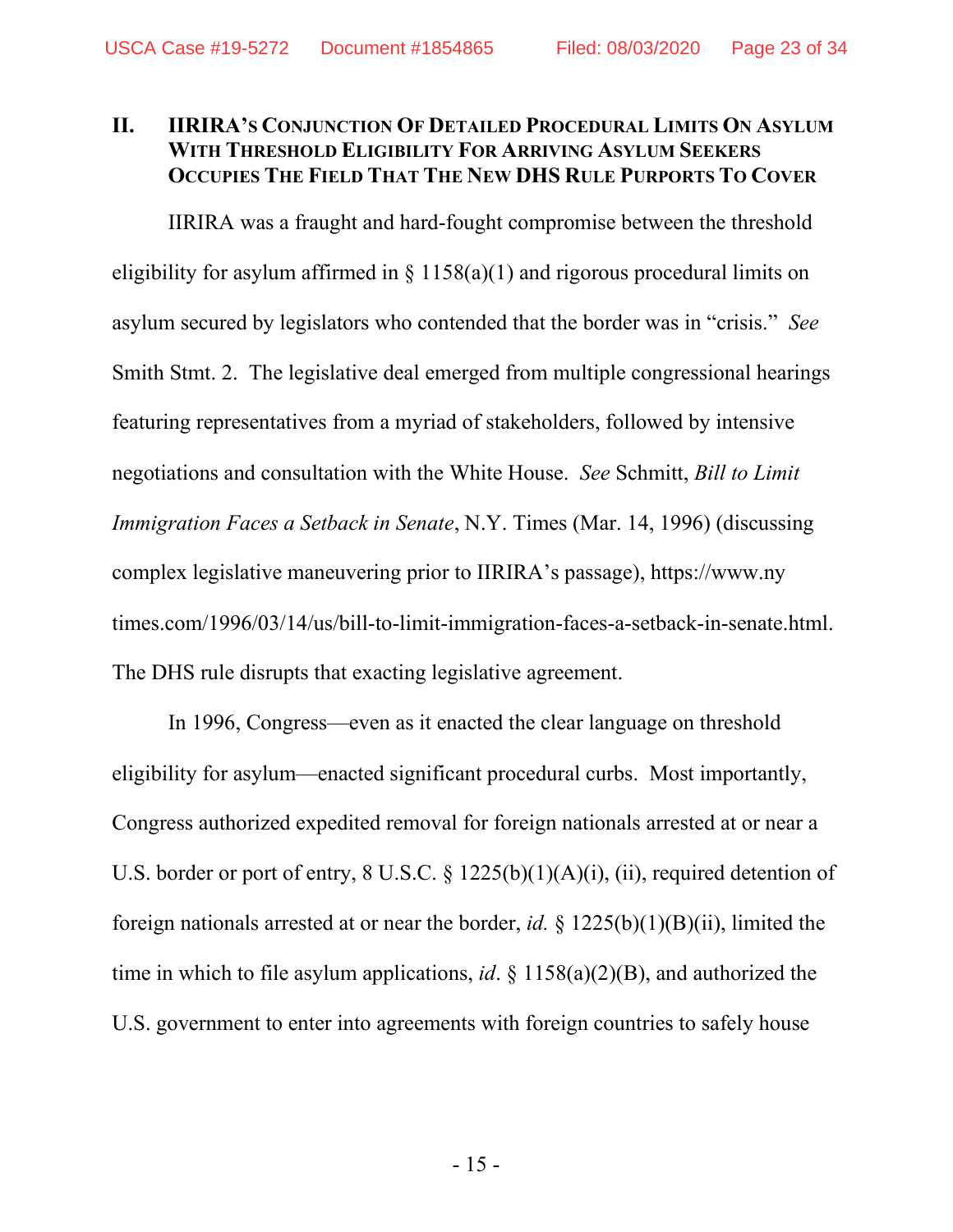asylum applicants pending a "full and fair" adjudication in those countries of the individual's claim for asylum or related protection, *id.* § 1158(a)(2)(A).

Many legislators accepted these restrictions with great reluctance,<sup>[3](#page-23-1)</sup> with each of the restrictions eliciting ongoing policy debate. Additional categorical restrictions not contemplated by Congress would distort the difficult compromise that Congress reached in 1996.

#### **A. Expedited Removal**

<span id="page-23-0"></span>The most prominent procedural restriction on asylum in IIRIRA is its provisions for "expedited removal" of certain foreign nationals. Expedited removal directly addresses the border pressures that concerned Congress. Under these provisions, immigration officers who apprehend a foreign national arriving in the United States without a visa may summarily order the removal of that person "*without further hearing or review*." 8 U.S.C*.* § 1225(b)(1)(A)(i) (emphasis added); *see also Thuraissigiam*, 140 S. Ct. at 1964-1965 (discussing expedited removal process). Apprehended individuals receive no hearing of any kind before an immigration judge in the Department of Justice's Executive Office for Immigration Review (EOIR). Instead, U.S. immigration officers may on an

<span id="page-23-1"></span><sup>3</sup> *See* 142 Cong. Rec. 26,669, 26,703 (Sept. 30, 1996) (remarks of Sen. Leahy) (arguing that World War II refugees could have been "summarily excluded" from United States under expedited removal provisions).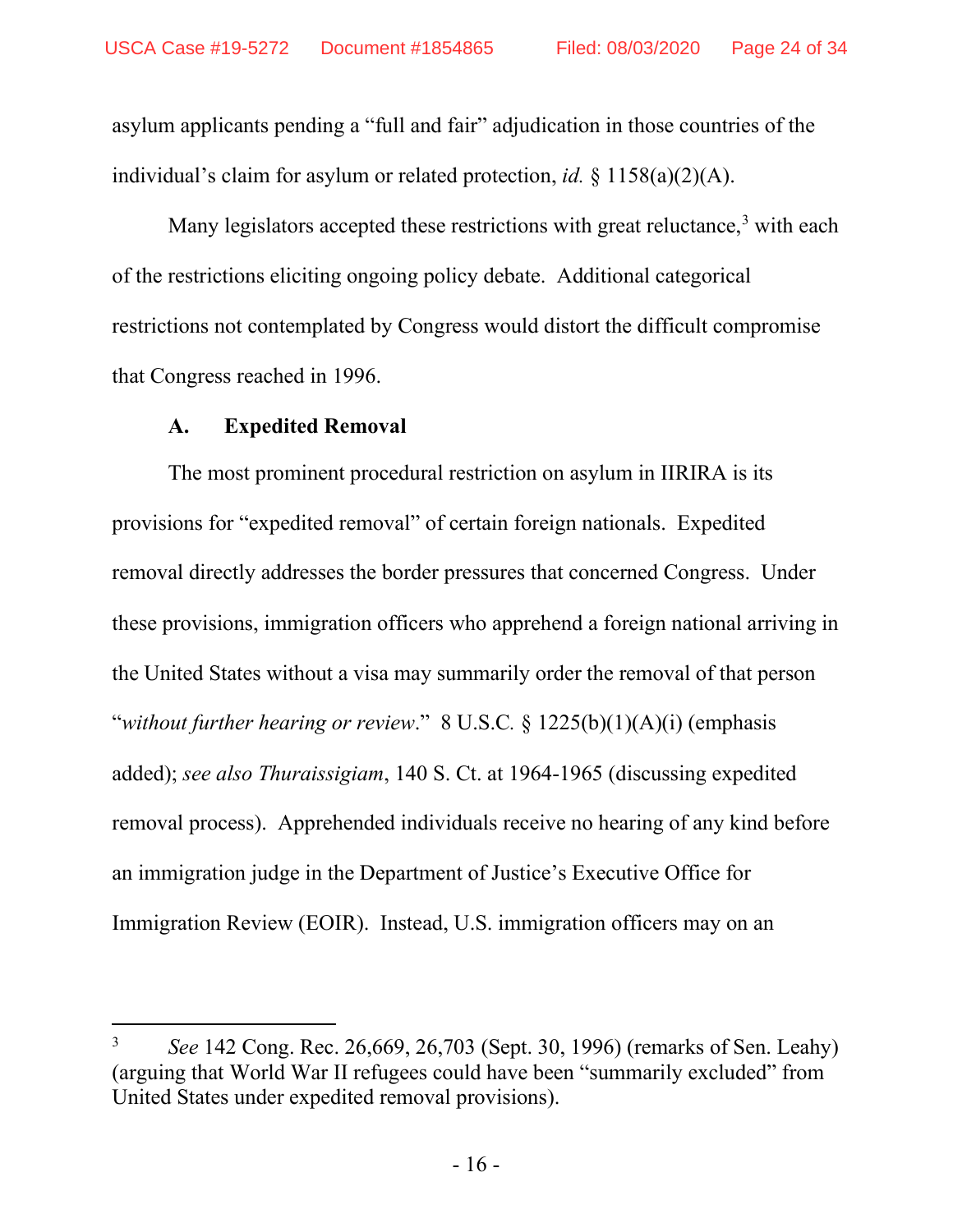expedited basis determine that migrants are removable and may then effectuate that removal.

Removal power is subject to only one caveat, which is relevant to the legality of the rule. The expedited removal provisions require additional procedures for an arriving foreign national who "indicates either an intention to apply for asylum under section 1158 … or a fear of persecution*.*" 8 U.S.C. § 1225(b)(1)(A)(ii); *accord Thuraissigiam*, 140 S. Ct. at 1964-1965. In such instances, further steps are necessary. Importantly, this statutory exception expressly tracks the INA's language on threshold eligibility for asylum. First, the caveat on expedited removal provides a cross-reference to § 1158 (the asylum procedure provision), which includes express mention of threshold eligibility. Second, and even more clearly, Congress in the *very first subsection* of the expedited removal provisions inserted language that is virtually identical to the language it used in § 1158, making the provision applicable to an alien who is "present in the United States" or who "arrives in the United States (*whether or not at a designated port of arrival* … )." 8 U.S.C. § 1225(a)(1) (emphasis added).

Under expedited removal, persons asserting a claim for asylum "whether or not at a designated port of arrival" get an interview with an asylum officer, who determines whether the applicant has a "credible fear" of persecution. 8 U.S.C*.*  $\S$  1225(b)(1)(B)(ii). If the asylum officer decides that the applicant lacks a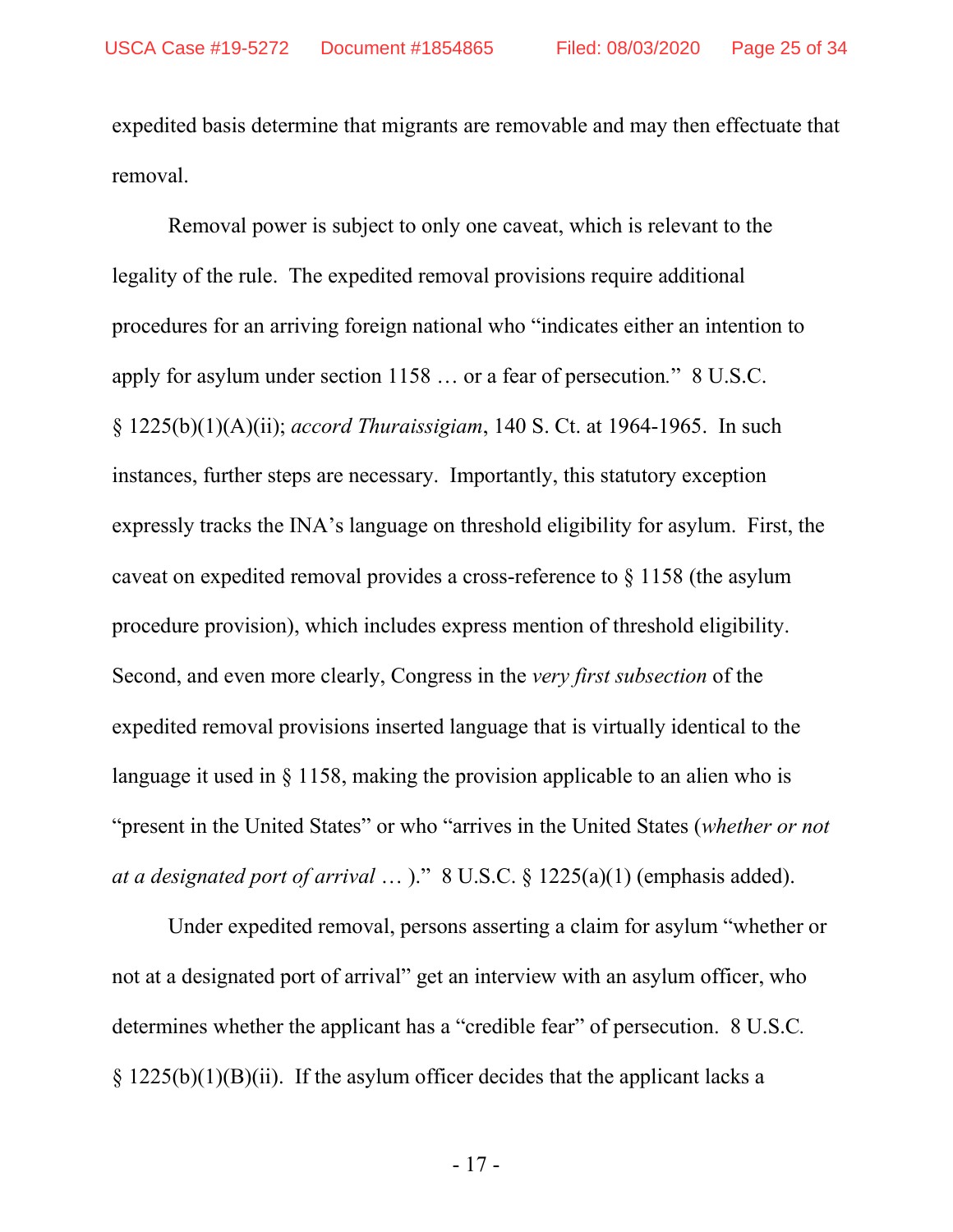credible fear, the asylum officer shall order the removal of the applicant "without further hearing or review." *Id.* §  $1225(b)(1)(B)(iii)(I)$ .

The only procedural safeguard provided in this situation is a hearing before an immigration judge—held very quickly and often with no counsel present for the applicant—after the determination of no credible fear, consistent with the statutory requirement to conduct the review "as expeditiously as possible." 8 U.S.C. § 1225(b)(1)(B)(iii)(III). An applicant only receives a full hearing before an immigration judge with an opportunity to seek counsel if the asylum officer first determines that the applicant *has* a "credible fear" of persecution. *Id.* § 1225(b)(1)(B)(ii). Moreover, the asylum seeker may be detained for the pendency of the EOIR proceeding. *Id.* The rigorous procedural gauntlet established by Congress's detailed expedited removal process indicates that Congress was fully mindful of the issue of border inflow that the DHS rule purports to address.

#### **B. The 1-Year Rule For Asylum Applications**

<span id="page-25-0"></span>As part of its extensive web of detailed procedural restrictions on asylum, IIRIRA also imposed a significant temporal limit on filing of asylum applications. Absent "changed … or extraordinary circumstances," an applicant has to file for asylum "within 1 year" of the applicant's arrival in the United States. *See* 8 U.S.C. § 1158(a)(2)(B), (D). The one-year rule [drastically narrows the relief](https://scholarship.law.georgetown.edu/cgi/viewcontent.cgi?article=2915&context=facpub) available to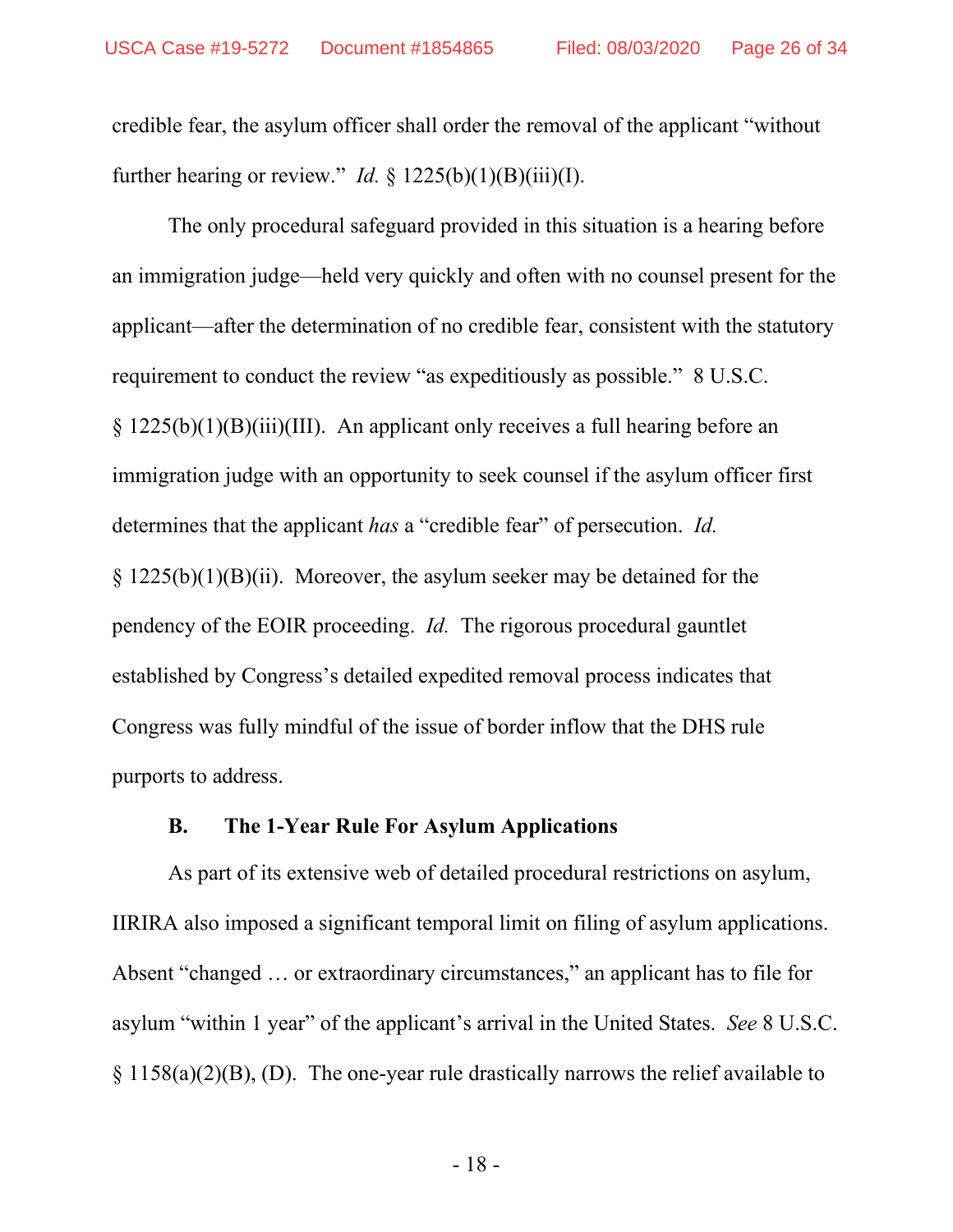persons who entered the United States at an undesignated border point. *See* Schrag et al., *Rejecting Refugees: Homeland Security's Administration of the One-Year Bar to Asylum*, 52 Wm. & Mary L. Rev. 651, 666 (2010).

Under the 1-year rule, a foreign national in the United States, including one who has entered the United States at an undesignated border location (EWI) has only a year to file an asylum claim "affirmatively" (initiating a claim with an application to the asylum office) or assert an asylum claim "defensively" (to obtain relief in removal proceedings). Congress was well aware that EWIs filed asylum claims after their entry. *See* Simpson Stmt. 23. Congress's imposition of the time limit shows that Congress chose to preserve threshold eligibility but subject it to significant restraints. Again, the DHS rule undermines Congress's carefully calibrated compromise.

#### **C. Provisions For Safe Third Country Agreements**

<span id="page-26-0"></span>Yet another procedural limitation in IIRIRA is contingent but potentially momentous regarding the border: the provision for establishment of "[s]afe third country" agreements. 8 U.S.C. § 1158(a)(2)(A). Under this provision, the United States would be able to remove an asylum applicant to another country, if the United States and that country had entered into a bilateral agreement to that effect or each was a party to a multilateral agreement on the subject. Removal under this provision would require a finding by the Attorney General that the country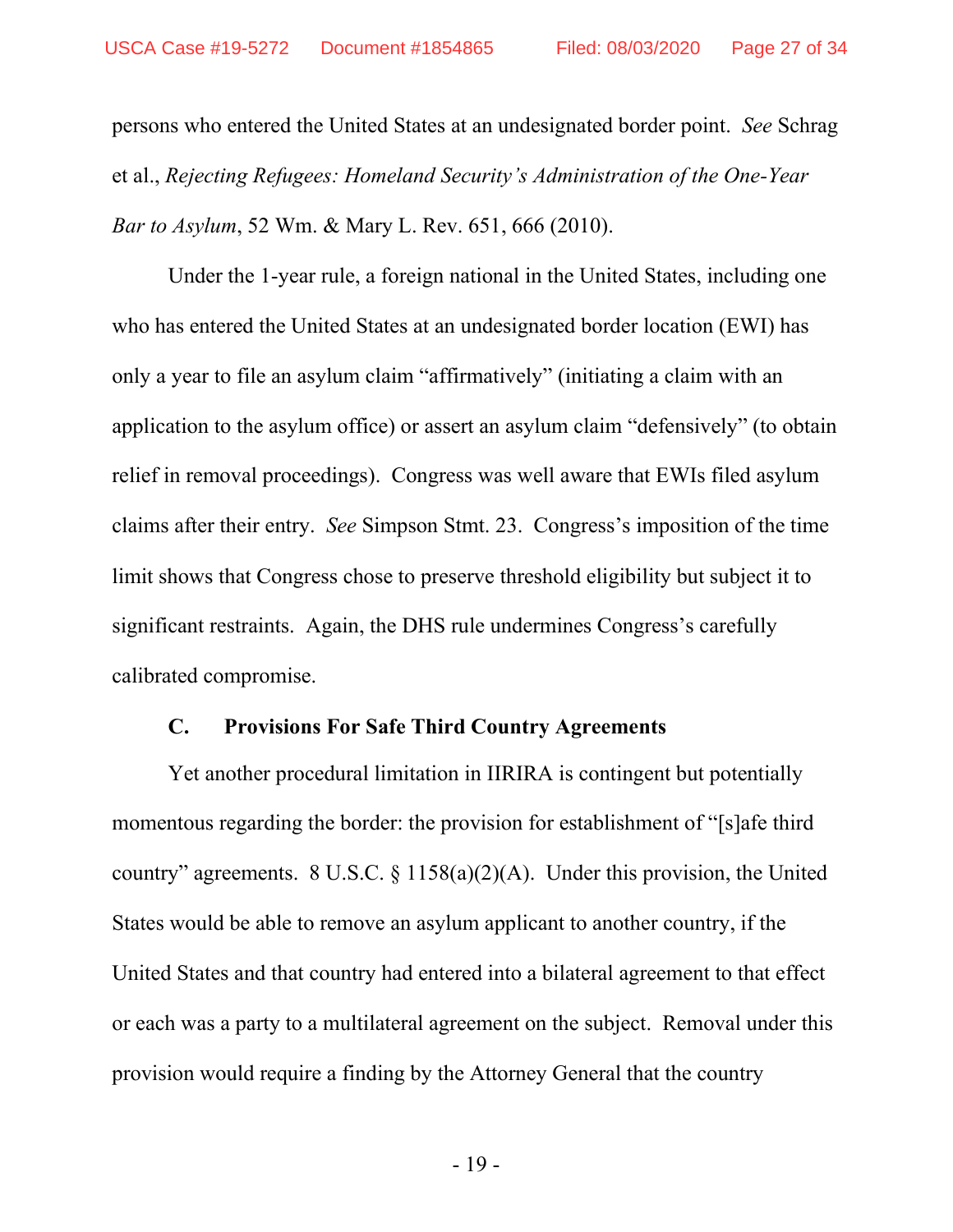receiving transferees would not threaten them with persecution. In addition,

transfer would have to include access to a "full and fair procedure" for adjudicating

the applicant's asylum petition. *Id.* Because of these rigorous standards, until July

2019, only Canada had concluded a safe third country agreement with the United

States, based on extensive consultation with the United Nations High

Commissioner for Refugees. *See* U.S. Citizenship & Immigr. Servs., *U.S.-Canada* 

*Safe Third Country Agreement* (Nov. 16, 2006), https://www.uscis.gov/archive/us-

canada-safe-third-country-agreement. [4](#page-27-0)

Starting in July 2019, the United States concluded "asylum cooperative agreements" (ACAs) with three Central American countries—Guatemala, Honduras, and El Salvador. *See* U.S. Dep't of Homeland Security, *Fact Sheet: DHS Agreements with Guatemala, Honduras, and El Salvador*, https://www.dhs.gov/sites/default/files/publications/19\_1028\_opa\_factsheetnorthern-central-america-agreements v2.pdf (visited July 31, 2020). Through an interim final rule, DHS and the Department of Justice have established a process for making findings on the 2019 ACAs that track findings required for safe third country agreements under 8 U.S.C. § 1158(a)(2)(A). *See* U.S. Dep't of Homeland Security & U.S Dep't of Justice, *Implementing Bilateral and Multilateral Asylum Cooperative Agreements Under the Immigration and Nationality Act*, 84 Fed. Reg. 63,994 (Nov. 19, 2019), https://www.govinfo.gov/content/pkg/FR-2019-11- 19/pdf/2019-25137.pdf; McHenry, Director, Exec. Office for Immigr. Rev., U.S. Dep't of Justice, *Guidelines Regarding New Regulations Providing for the* 

<span id="page-27-0"></span><sup>&</sup>lt;sup>4</sup> On July 22, a Canadian federal court held that the U.S-Canada agreement violated the Canadian Charter of Rights and Freedoms (Canada's Constitution). According to the court, the agreement endangered asylum seekers sent from Canada to the United States by exposing them to unsafe detention conditions and an excessive risk of return to persecution in their countries of origin. *See Canadian Council for Refugees v. Minister of Immigration, Refugees and Citizenship*, 2020 FC 770, PP 94-154 (Ontario, July 22, 2020). The Canadian government has six months to respond to this ruling.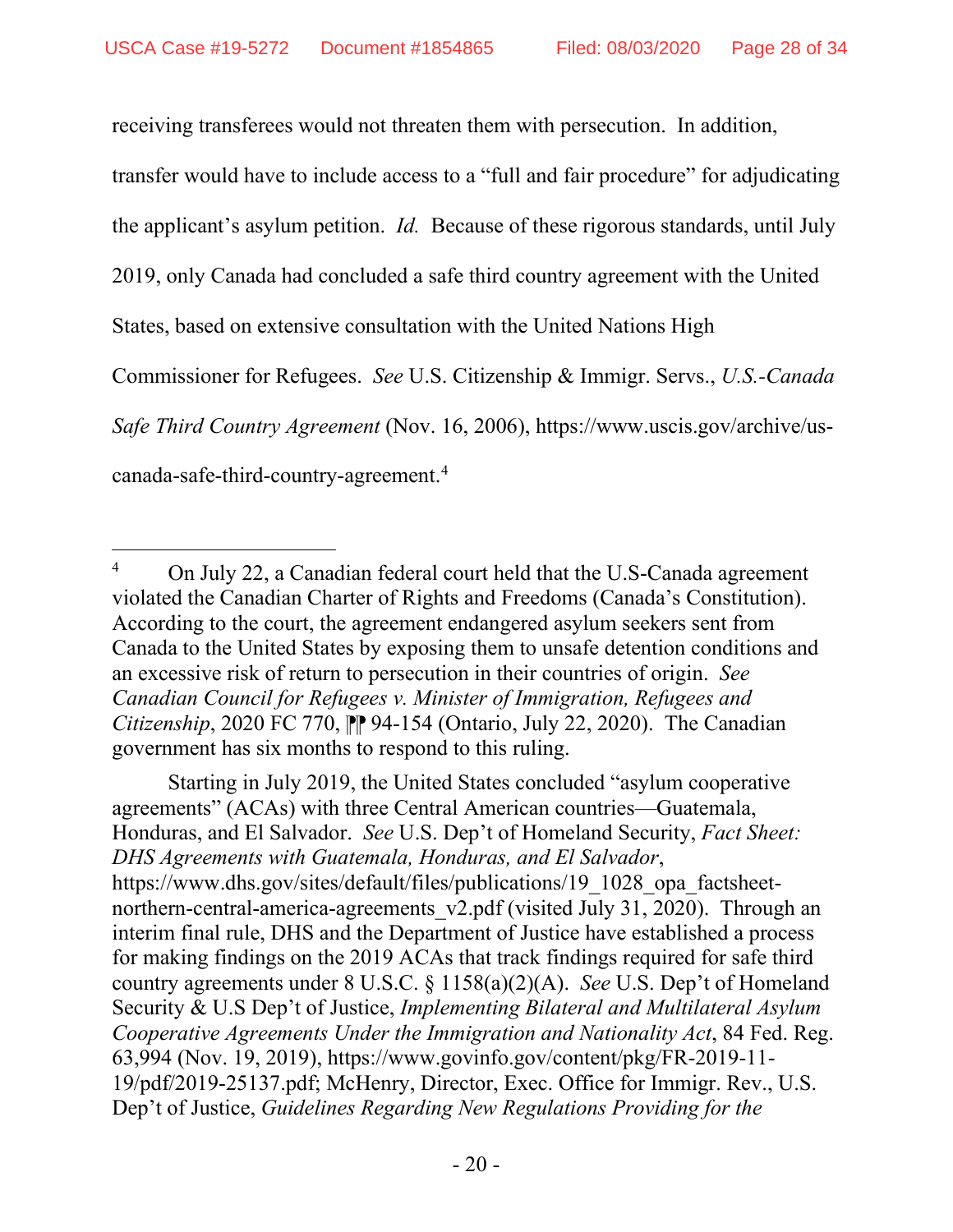The rigorous standards that apply to safe third country agreements highlight Congress's focus on threshold asylum eligibility in cases when a safe third country agreement *cannot* be reached. It is no accident that until July 2019 only Canada a country whose commitment to fairness and consistency in legal process rivals that of the United States—had joined in such an agreement. In sum, given the level of detail in Congress's restrictions, the additional categorical limits on threshold eligibility in the DHS rule are simply not "consistent" with the INA's asylum provisions, as the statute requires. *See* 8 U.S.C. § 1158(b)(2)(C).

### <span id="page-28-0"></span>**III. BASED ON THE STATUTORY SCHEME AND PAST PRACTICE, THE EXERCISE OF DISCRETION TO DENY ASYLUM BASED ON AN APPLICANT'S MANNER OF ENTRY SHOULD BE CASE-BY-CASE, NOT CATEGORICAL**

Based on past practice, immigration officials have viewed discretion as applying on a case-by-case basis. As asylum law has matured since 1980, certain uses of discretion have hardened into categorical bars, often with express statutory authorization. However, longtime administrative precedent indicates that an

*Implementation of Asylum Cooperative Agreements* (Nov. 19, 2019), https://www.justice.gov/eoir/page/file/1218516/download. A challenge to implementation of the 2019 ACAs is now before the U.S. District Court for the District of Columbia, asserting that the ACAs are invalid under the INA and that Guatemala, Honduras, and El Salvador cannot protect refugees or fairly decide their legal claims. *See* Amicus Brief of the States California, et al. in Support of Plaintiffs' Motion for Summary Judgment and Permanent Injunction, *U.T. v. Barr*, Civ. No. 20-00116 (EGS) (filed Mar. 6, 2020),

https://ag.ny.gov/sites/default/files/u.t.\_v.\_barr\_.pdf. *Amici* express no opinion on the validity of the 2019 ACAs, which do not supersede the rule challenged in the present case.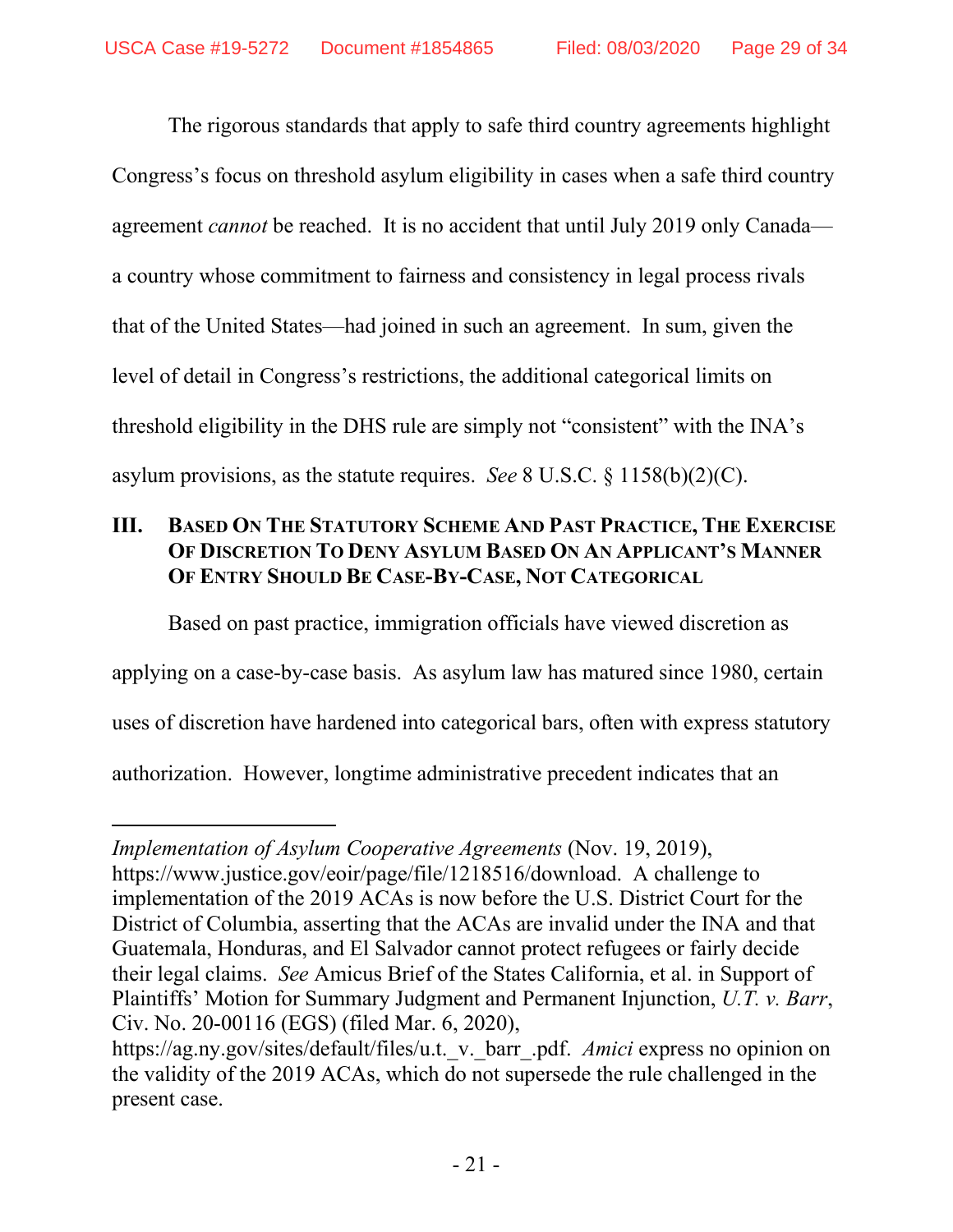applicant's manner of entry into the United States should be considered on a caseby-case basis, not as a categorical bar. *See Matter of Pula*, 19 I&N Dec. at 473.

Outside of statutory bars such as disqualification of an applicant who has committed a "particularly serious crime,"  $8 \text{ U.S.C.} \$   $1158(b)(2)(A)(ii)$ , agency practice has disfavored categorical bases for denial. For example, in *Matter of A-H-*, 23 I&N Dec. 774, 780-783 (OAG 2005), the Attorney General determined that the exercise of discretion to deny asylum was appropriate regarding a former senior political official in an Algerian organization that collaborated with groups notorious for terrorist violence. Yet, even in this charged setting, the Attorney General considered the "equities that weigh in respondent's favor," including his United States-citizen children. *Id*. at 783. It would be incongruous to exercise case-by-case discretion in cases of political violence, yet resort to categorical rules to deny asylum seekers who merely arrive at undesignated border locations.

Indeed, the asylum regulations even restrict *case-by-case* discretionary denials. For example, the regulations require that when an applicant receives withholding of removal *after* a discretionary denial of asylum, the denial of asylum "shall be reconsidered."  $8$  C.F.R.  $\S$  208.16(e). The regulation requires reconsideration to minimize hardship to the applicant's "spouse or minor children," who in the event of an asylum grant would be able to join the applicant in the United States. *See id*.; *see also* 8 U.S.C. § 1158(b)(3)(A) (granting asylum status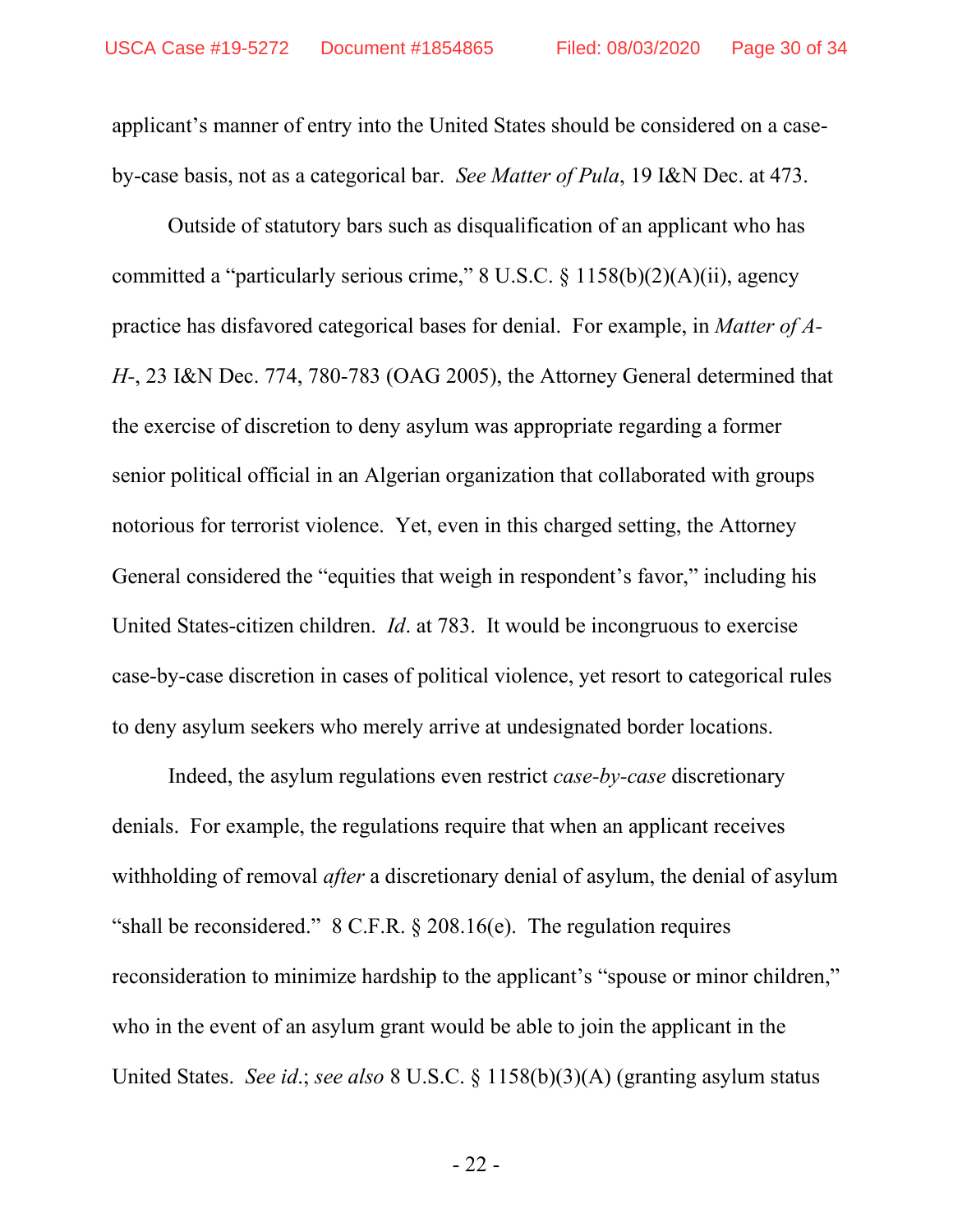to spouse and children "accompanying, or following to join," the asylee); *cf. Matter of Pula*, 19 I&N Dec. at 474 (noting that exercise of discretion to deny an asylum claim triggers "particular concern" when a claimant meets the "wellfounded fear" for asylum standard but "cannot meet the higher burden required for withholding of deportation[,] ... [d]eportation to a country where the alien may be persecuted thus becomes a strong possibility"). To be sure, this regulation does not *mandate* that the decisionmaker reverse a prior discretionary denial. Yet, the reconsideration that the rules require illustrates the agency's well-established awareness of the adverse and lasting consequences of discretionary denials and their tension with statutory protections, including provisions for prompt family reunification. The DHS rule, promulgated without prior notice and comment, has jettisoned the regulations' focus on these statutory goals.

The Board of Immigration Appeals (BIA) has held that manner of entry "should not be considered in such a way that the practical effect is to deny relief in virtually all cases." *Matter of Pula*, 19 I&N Dec. at 473. Because asylum seekers are often fleeing for their lives and cannot pick and choose their mode of bordercrossing, categorical use of undesignated-entry-point arrival to deny asylum claims would risk barring a substantial number of valid claims. Consequently, the BIA has held that manner of entry should instead be considered as "only one of a number of factors which should be balanced in exercising discretion." *Id.* If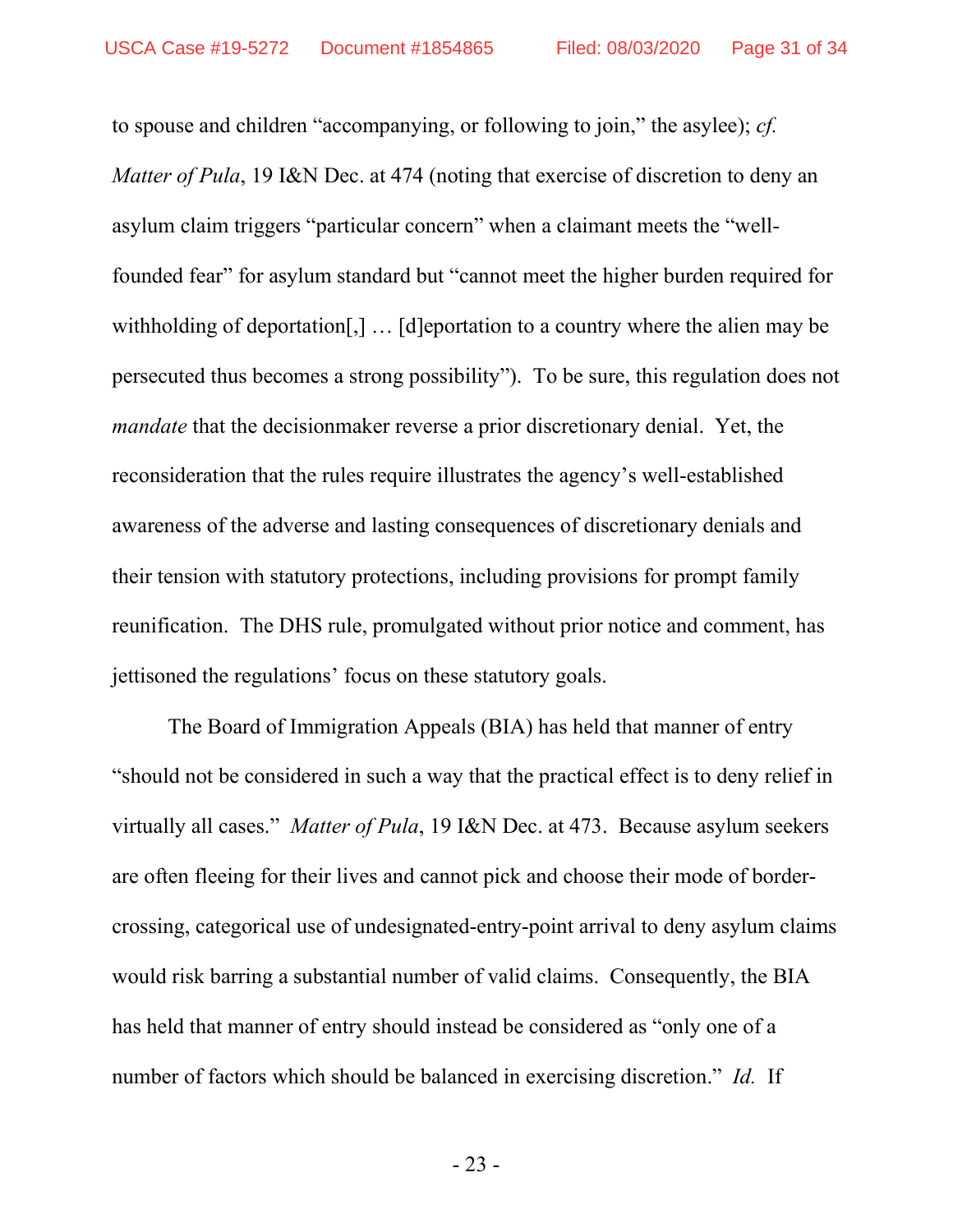decisionmakers should temper the exercise of negative discretion even, as in *Matter of Pula*, when addressing the use of fraudulent exit documents, then past practice surely counsels similar care regarding arrival at an undesignated entry point, which does not in itself involve fraud at all. The DHS rule's abrupt pivot to categorical denial of asylum is thus inconsistent with longtime administrative construction of the statutory scheme.

#### **CONCLUSION**

<span id="page-31-0"></span>For the foregoing reasons, the judgment of the district court should be affirmed.

Respectfully submitted.

PETER S. MARGULIES ROGER WILLIAMS UNIVERSITY SCHOOL OF LAW\* 10 Metacom Avenue Bristol, RI 02809 (401) 254-4564

SHOBA SIVAPRASAD WADHIA PENN STATE LAW\* 329 Innovation Blvd., Suite 118 University Park, PA 16802 (814) 865-3823

\* *University affiliations are listed solely for informational purposes.*

/s/ David Lesser DAVID LESSER *Counsel of Record* CLAIRE M. GUEHENNO CARY GLYNN\*\* WILMER CUTLER PICKERING HALE AND DORR LLP 7 World Trade Center 250 Greenwich Street New York, NY 10007 (212) 230-8800 david.lesser@wilmerhale.com

\*\* *Admitted to practice only in the District of Columbia. Supervised by members of the firm who are members of the New York Bar.*

August 3, 2020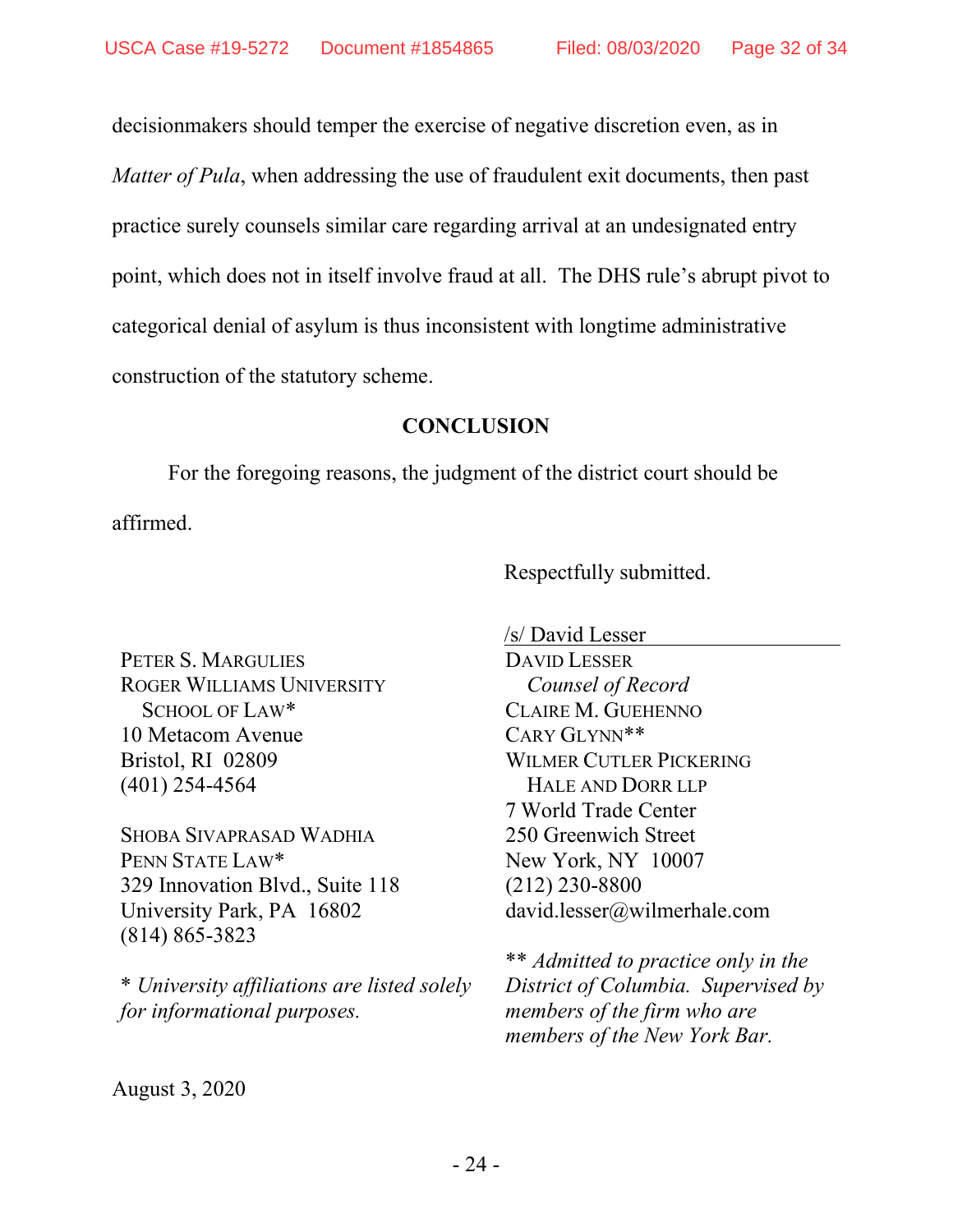#### **CERTIFICATE OF COMPLIANCE**

Pursuant to Fed. R. App. P.  $32(g)(1)$ , the undersigned hereby certifies that this brief complies with the type-volume limitation of Fed. R. App. P.  $32(a)(7)(B)(i)$ .

1. Exclusive of the exempted portions of the brief, as provided in Fed. R. App. P. 32(f), the brief contains 5,126 words.

2. The brief has been prepared in proportionally spaced typeface using Microsoft Word for Office 365 in 14 point Times New Roman font. As permitted by Fed. R. App. P.  $32(g)(1)$ , the undersigned has relied upon the word count feature of this word processing system in preparing this certificate.

> /s/ David Lesser DAVID LESSER

August 3, 2020